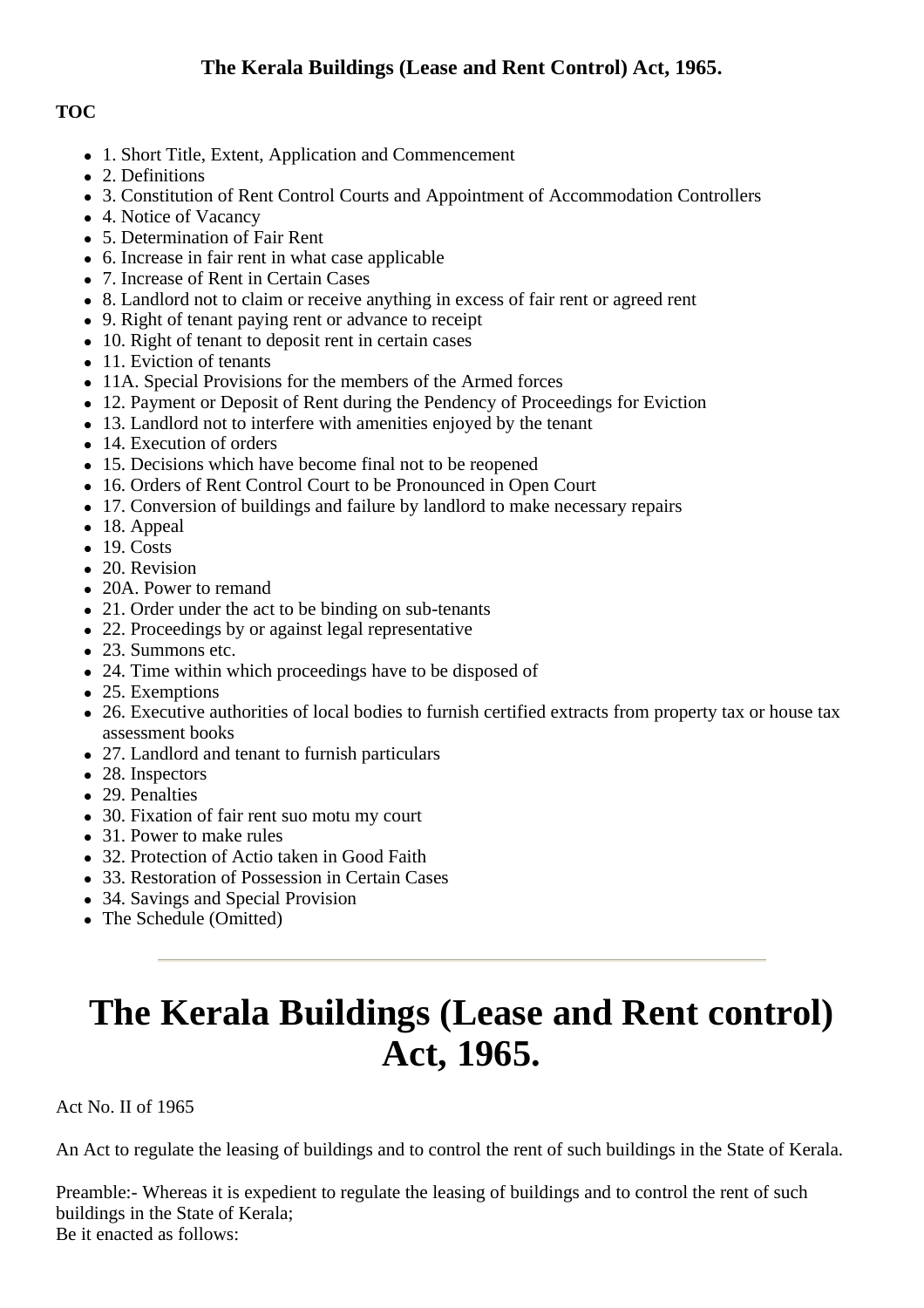Short Title, Extent, Application and Commencement

1. (1) This Act may be called the Kerala Buildings (Lease and Rent Control Act, 1965.

(2) It extends to the whole of the State of Kerala.

(3) It applies to the areas mentioned in the Schedule and the Government may be notification in the Gazette, apply all or any of the provisions of this Act to any other area in the State with effect from such date as may be specified in the notification, and may, by like notification, cancel or modify such notification or withdraw the application of all or any of the provisions of this Act from any area mentioned in the Schedule:

Provided that no such notification shall be issued unless it is supported by a resolution passed by the local authority or authorities if any, of the areas affected by the notification.

(4) It shall be deemed to have come into force on the first day of April 1965.

#### **Definitions**

2. In this Act, unless the context otherwise requires:-

(1) "building" means any building or hut or part of a building or hut, let or to be let separately for residential or non residential purposes and includes:-

(a) The garden, grounds, wells, tanks and structures, if any, appurtenant to such building, hut or part of such building or hut and let or to be let along with such building or hut;

(b) Any furniture supplied by

(c) Any fittings or machinery belonging to the landlord, affixed or installed in such building or part of such building, and intended to be used by the tenant for or in connection with the purpose for which such building or part of such building is let or to be let.

(2) "Accommodation Controller" means any person appointed to perform the functions of an Accommodation Controller under this Act;

(3) "Landlord" includes the persons who is receiving or is entitled to receive the rent of a building, whether on his own account or on behalf of another or on behalf of himself and others or as an agent, trustee, administrator, receiver or guardian or who would so receive the rent or be entitled to receive the rent, if the building were let to a tenant.

Explanation:- A tenant who sub-lets shall be deemed to be a landlord within the meaning of this Act in relation to the sub-tenant;

(4) "Prescribed" means prescribed by rules made under this Act;

(5) "Rent Control Court" means the Court constituted under Section 3;

(6) "Tenant" means any person by whom or on whose account rent is payable for a buildings and includes:-

(i) heir of a deceased tenant, and

(ii) A persons Continuing in possession after the termination of the tenancy in his favour, but does not include a Kudikidappukaran as defined in the Kerala Land Reforms Act, 1963 (Kerala Act I of 1964), or a person placed in occupation of a building by its tenant, or a person to whom the collection of rents or fees in a public market, cart stand or slaughter house or of rents for shops has been farmed out or leased by a Municipal Council, Municipal Corporation, Township committee or Panchayat;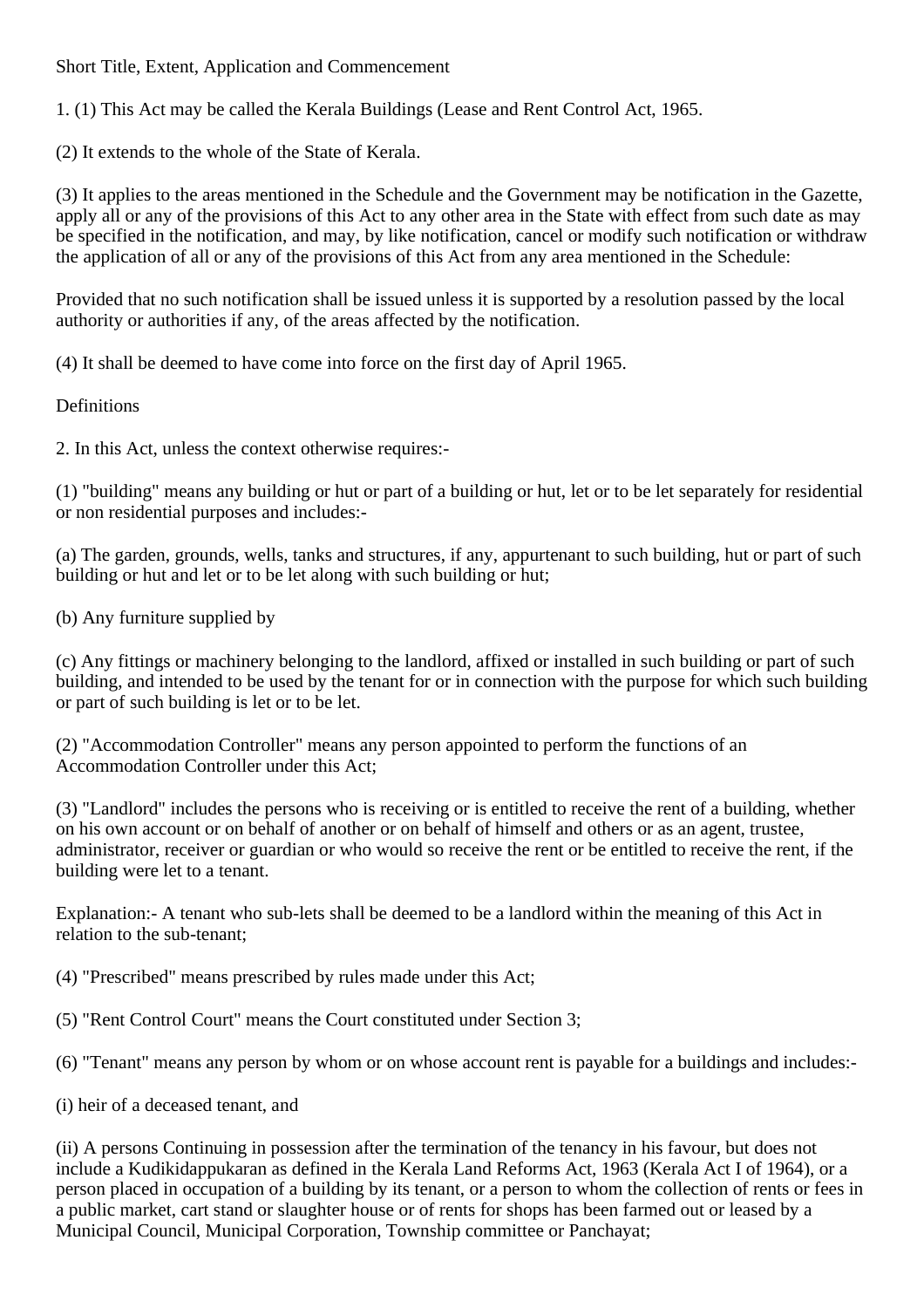(7) "Unconscionable rent" means any rent which is more than double the maximum of the fair rent that could be fixed for a building under Section 5.

Constitution of Rent Control Courts and Appointment of Accommodation Controllers

3. (1) The Government may, by notification in the Gazette, appoint a person who is or is qualified to be appointed a Munsiff to be the Rent Control Court for such local areas as may be specified therein.

(2) The Government may by notification in the Gazette, appoint any officer not below the rank of Tahsildar to be the Accommodation Controller for any area to which this Act applies.

(3) The Accommodation Controller shall exercise his powers and perform his functions subject to such general directions as the Government may issue.

## Notice of Vacancy

4. (1) (a) Every landlord may within fifteen days before completion and shall, within fifteen days after the construction or re-construction of a building intended to be let our or after a building becomes vacant by his ceasing to occupy it, or by the termination of a tenancy, or by release from requisition by the Government or any other competent authority, give notice of the availability or vacancy in writing to the Accommodation Controller. Every tenant shall within fifteen days of his vacating a building occupied by him give notice of the same in writing to the Accommodation Controller;

Provided that this sub-section shall not apply to a building in respect of which the landlord has obtained an order for possession on any of the grounds specified in sub-section (3), Clause (iv) of sub-section (4) and sub-sections (7) and (8) of section 11.

(b) Every notice given under CL (a) shall contain such particulars as may be prescribed.

(2) If the tenant of a building puts another person in occupation thereof and does not re-occupy it within a period of three months, then, on expiry of such period, the tenancy shall be deemed to have terminated and it shall be the duty of the tenant and also of the landlord, if he is aware of such termination, to give notice thereof in writing to the Accommodation Controller within fifteen days of such termination.

Provided that the tenant may, before the expiry of three months, apply to the Accommodation Controller to re-occupy the building within a period of six-months and if such permission is granted, this sub-section shall have effect as if for the period of three months specified therein, a period of six months were substituted.

Explanation:- this SS shall not apply where the building has been sub-let by a tenant entitled to do so, after giving due notice to the Accommodation Controller under sub-section (1) and in conformity with the provisions of this section.

(3) If, within fifteen days of the receipt by the Accommodation Controller of a notice under Sub-Section (1) or sub-section (2), the Accommodation Controller does not intimate to the landlord in writing that the building is required for the purpose of the State or Central Government or of any local authority or any public institution or for the occupation of any officer of such Government or local authority or for the occupation of such class of non-officials as may be prescribed having regard to the importance of their service to society, the landlord shall be at liberty to let the building to any tenant or to occupy it himself.

(4) The landlord shall not let the building to a tenant or occupy it himself, before the expiry of the period of fifteen days specified in sub-section (3) unless in the meantime he has received intimation that the building is not required for the purpose for occupation by any of the persons specified in that sub-section.

(5) If the building is required for the purposes of the State or Central Government, or a local authority or any public institution, or for the occupation by any of the persons specified in sub-section (3), the landlord shall deliver possession of the building to the Accommodation Controller and the Government, the local authority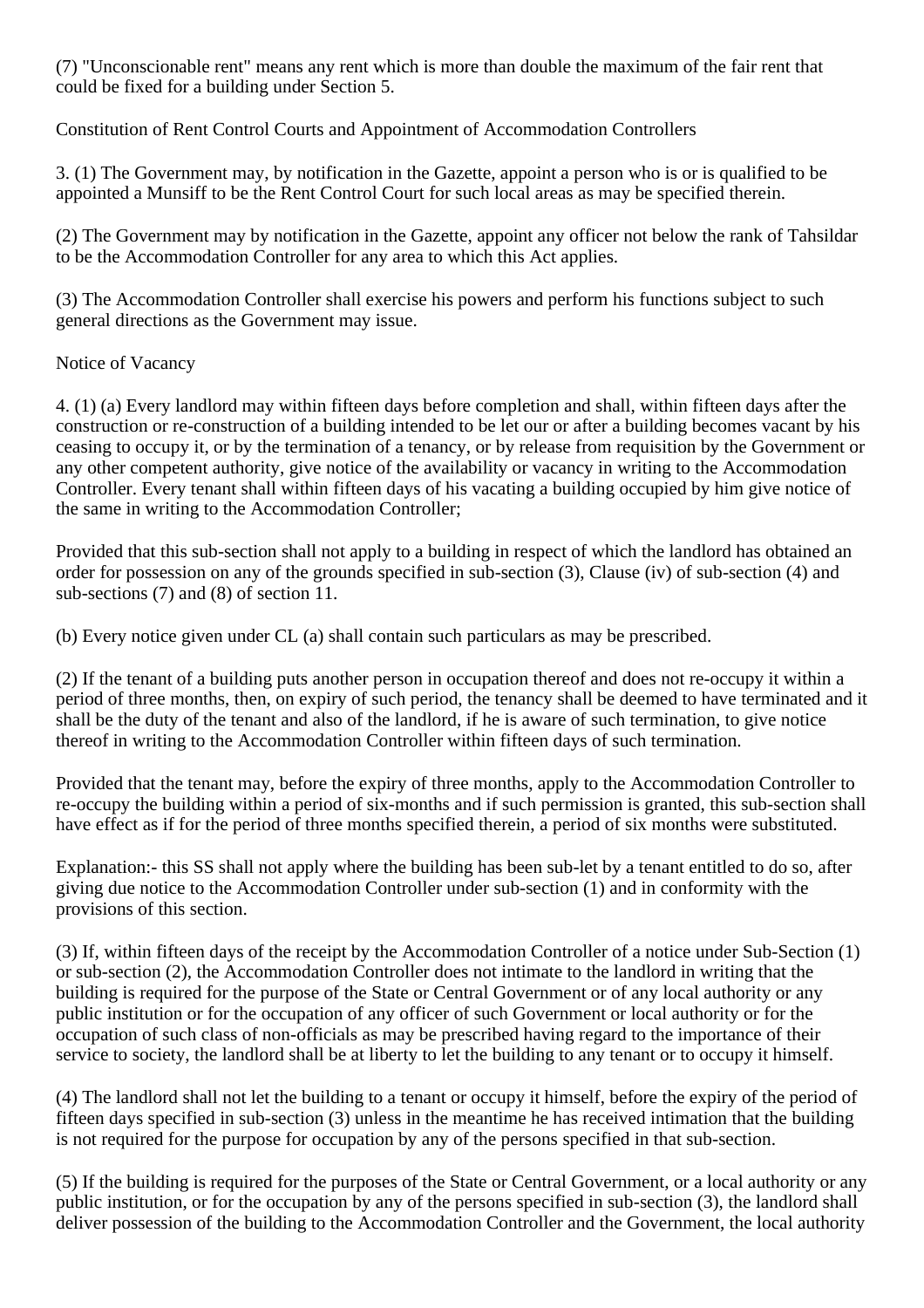or public institution or officer shall be deemed to be the tenant of the landlord with retrospective effect from the date on which Accommodation Controller received notice under sub-section (1) or sub-section (2), the terms of the tenancy being such as may be agreed upon between the landlord and the tenant and in default of an agreement as may be determined under section 5.

Provided that the rent payable shall be the fair rent, if any, fixed for the building under the provisions of this Act, and if no fair rent has been so fixed, such fair rent as may be determined in accordance with the provisions of this Act;

Provided further that building used as a residential building shall not be used as a non-residential building or vice versa unless the Accommodation Controller after hearing the landlord grants permission under subsection  $(1)$ , Section 17;

Provided also that no structural alterations shall be made to the building, unless the consent of the landlord is also obtained therefor.

(6) (a) Where a landlord has two or more residential buildings in the same city, town or village and they have not been let by him, the landlord may choose any one of such buildings for his own occupation and shall give notice to the Accommodation Controller specifying the building so chosen by him and every other building not so chosen.

(b) When giving notice as aforesaid, the landlord shall also specify therein

i. Whether any building other than the one chosen by him under CL (a) has been continuously in the occupation of any member of his family or of any dependant of the landlord; or

ii. Whether he requires any such building for the occupation of any member of his family.

(c) In the case referred to in sub-CL (i) of CL (b), the Accommodation Controller may, if he is satisfied that the occupation of the building by any member of the family or any dependant of the landlord is bona fide, make an order permitting the landlord to allow such member or dependant to continue to occupy the building, and if the Accommodation Controller is not satisfied, he shall make an order refusing such permission.

(d) In the case referred to in sub-CL (ii) of CL (b) the Accommodation Controller may, if he is satisfied that the building is required by any member of the family of the landlord bona fide for such occupation, make an order permitting the landlord to allow such member to occupy the building, and if the Accommodation Controller is not so satisfied he shall make an order refusing such permission.

(e) Any landlord who is aggrieved by any order passed by the Accommodation Controller under CL (c) or CL (d) may, within fifteen days from the date of the receipt of such order, prefer an appeal in writing to the District Collector within whose jurisdiction the building in respect of which the order appealed against is situated and he shall pass such orders on the appeal as he may think fit.

(f) Every notice given by the landlord under CL (a) shall in so far as it relates to any building other than the one chosen by him for his occupation be deemed to be a notice under sub-section (1) and the provisions of sub-section (3) shall thereupon apply in respect of such buildings;

Provided that in respect of any building referred to in CL (a) whereof an order under CL (c) or CL (d) of CL (e) is made, the provisions of sub-section (3) shall apply as if notice had been given by the landlord under sub-section (1) immediately after the lapse of a period of fifteen days from the date of receipt by the landlord of the order passed by the Accommodation Controller, or, if an appeal has been preferred to the District Collector against that order within that period, as if notice had been given as aforesaid by the landlord on the date of the order passed on the appeal.

(g) The Accommodation Controller shall allot the building vested in him under sub-section (5) or sub-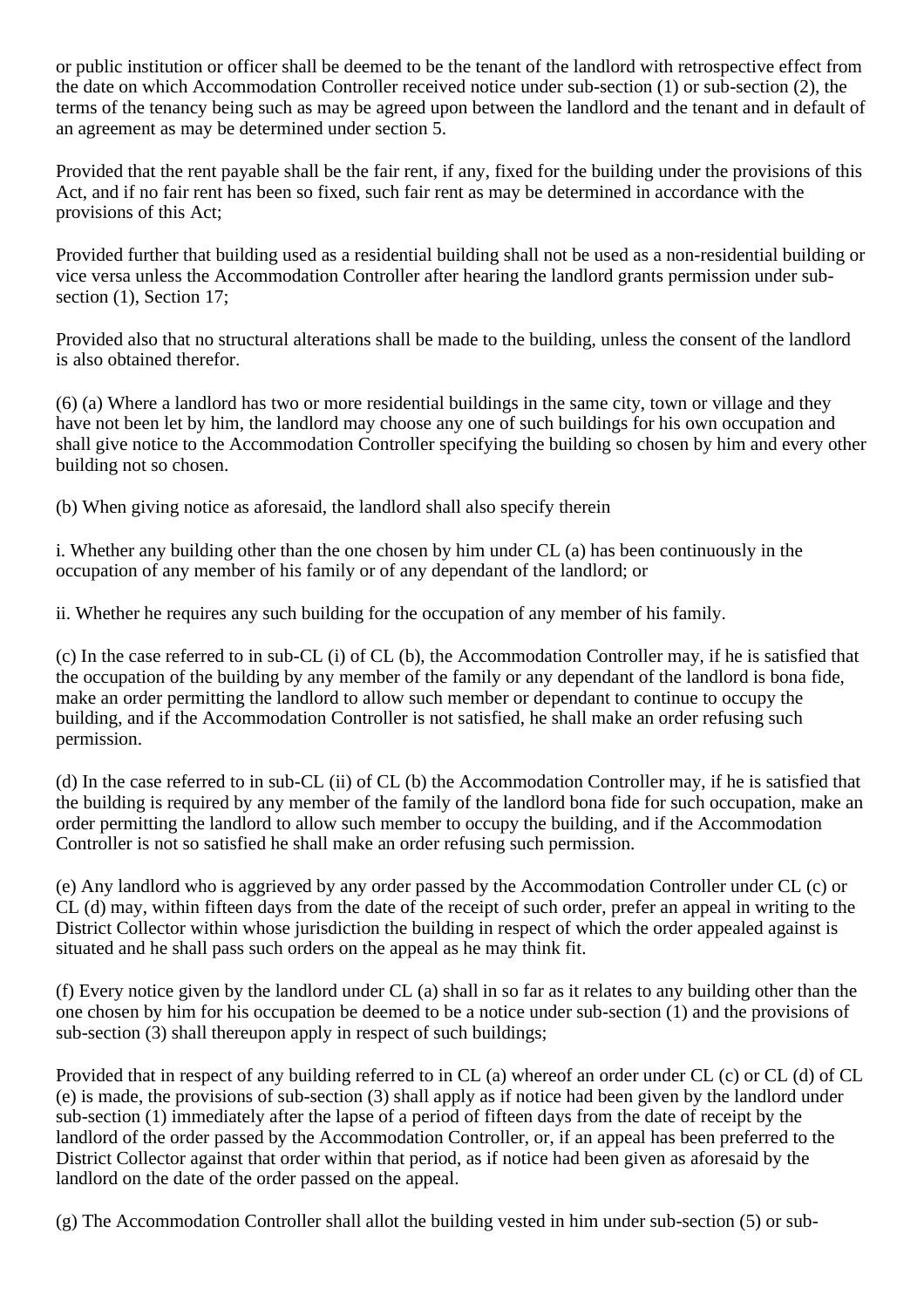section (6) to persons mentioned in sub section (3) according to the rules and priorities prescribed by the government.

(7) (a) any officer empowered by the Government in this behalf may summarily dispossess-

i. any landlord, tenant or other person occupying any building in contravention of the provisions of this section or any landlord who fails to deliver possession of any building under sub-section (5),

ii. any officer, person, local authority, or public institution continuing to occupy; or failing to deliver possession of any building after the termination of his or its licence to occupy such building and take possession of the building including any portion thereof which may have been sub let:

Provided that in any cases where any landlord has been refused permission for the occupation of a building under CL (c) of CL (b) of sub-section (6), not less than one week's notice to show cause to the contrary shall be given before action is taken under this sub-section.

(b) If free access to the building is not afforded to the officer empowered under CL (a) he may, between 6 a. m. and 6 p. m. after giving reasonable warning and facility to withdraw to any woman not appearing in public according to the customs of the country remove or open any lock or bolt or break open any door or do any other act necessary for effecting such dispossession.

(c) Any landlord, tenant or other person or any officer, local authority or public institution, liable to be summarily dispossessed under CL (a) shall pay to the Government-

(i) The fair rent payable for the building under the provisions of the Act for the period of his or its occupation or possession thereof as described in that CL; and

(ii) The expenses, if any, incurred by the Government in effecting such summary dispossession, as determined by them, which determination shall be final.

(8) Nothing contained in this section shall apply -

a. To any building of which the rent does not, or where the rent has not been fixed, the fair rent would not, when fixed, exceed fifteen rupees per mensem; or

b. To any building or buildings owned by any company, association, or firm, whether incorporated or not and bona fide intended solely for the occupation of its officers, servants or agents and situated in the same city, town or village.

## Determination of Fair Rent

5. (1) The Rent Control Court shall, on application of the tenant or landlord of a building, fix the fair rent for such building after such enquiry as it thinks fit.

(2) In fixing the fair rent, the Court shall taken into consideration, the property tax or house tax fixed for the building at the time of letting in the property tax register or house tax register of the authority within whose area the building is situated.

Provided that in case of -

(i) any residential building, or

(ii) any non-residential building, excepting a building to which fittings have been affixed or in which machinery have been installed and such fittings or machinery have been excluded from valuation the purpose of fixing the property tax or house tax by a local authority,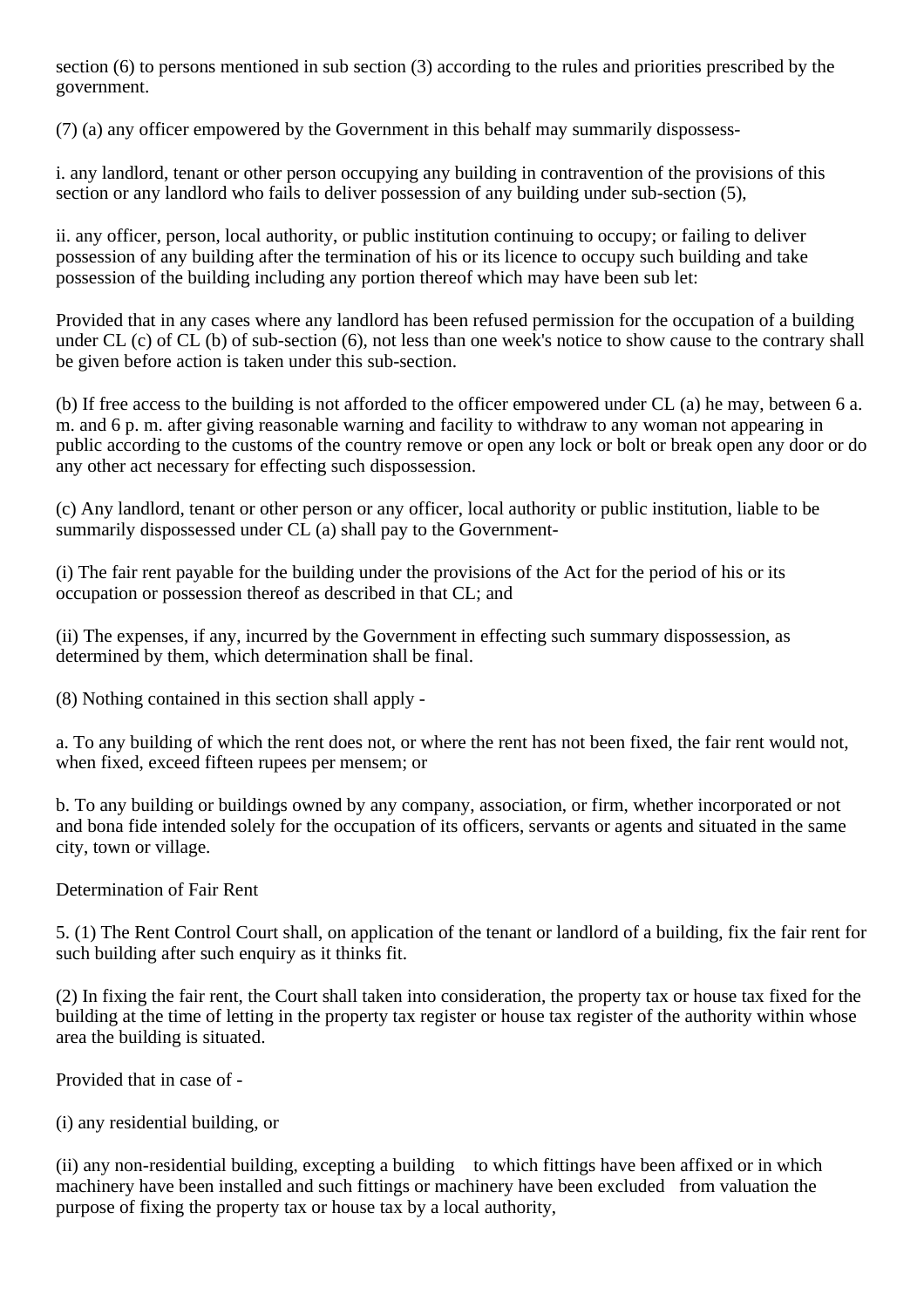the fair rent fixed may in proper cases be lower than but shall in no case exceed by more than fifteen per cent, the monthly rent on the basis of which the property tax or house tax for the building prevailing two years immediately before the date of the application was fixed, or if the building was not assessed to property tax or house tax before the said period of two years, the monthly rent on the basis of which the property tax or house tax prevailing immediately before the date of the application was fixed.

(3) If there is no property tax or house tax fixed for the building or if it is not based on a rental basis or if the building in an area which is not a City, Municipality, Panchayat or in any other local authority, the fair rent shall be fixed after taking into consideration the prevailing rates of rent in the locality for similar accommodation in similar circumstances during the twelve months preceding the letting.

(4) In case the allotment of the building is made by the Accommodation Controller, he may, provisionally fix the fair rent for the building and the Rent Control Court may, on application by an aggrieved party modify the fair rent so fixed.

(5) The Rent Control Court shall intimate the fair rent of the building fixed to the local authority within whose jurisdiction the building in respect of which the fair rent has been fixed is situated. The local authority on receipt of such intimation shall make a record of the fair rent fixed in the register kept for the purpose and shall make the register available for inspection in such places and in such manner as may be prescribed. The register so prepared shall be kept up-to-date so as to contain full particulars in regard to the rent fixed in respect of a building by the Rent Control Court and also the subsequent variation thereto made by the said court.

Increase in fair rent in what case admissible

6. (1)When the fair rent of a building has been fixed under this Act, no further increase in such fair rent shall be permissible except in cases where some necessary addition, improvement or alteration has been carried out at the landlord's expense,

Provided that the fair rent as increased under this sub-section shall not exceed the fair rent payable under this Act for a similar building in the same locality with such additional improvement or alteration and it shall not e chargeable until such addition, improvement or alteration has been completed.

Provided further that any dispute between the landlord and the tenant in regard to any increase claimed under this sub-section shall be decided by the Rent Control Court.

(2) Where, after the fair rent of a building has been fixed under this Act, there is a decrease or diminution in the accommodation or amenities provided, the tenant may claim a reduction in the fair rent as fixed and any dispute between the landlord and the tenant in regard to any reduction so claimed shall be decided by the Rent Control Court.

Increase of Rent in Certain Cases

7. (1) Where the amount of the taxes and cesses payable by the landlord in respect of any building to a local authority has increased after fixation of the fair rent, such increase shall be recoverable by the landlord from the tenant;

Provided that no such increase exceeding five percent of the original fair rent shall be so recovered from the tenant.

(2) Any dispute between the landlord and the tenant in regard to any increase claimed under sub-section (1) shall be decided by the Rent Control Court.

Landlord not to claim or receive anything in excess of fair rent or agreed rent

8. (1) Where the Rent Control Court has determined the fair rent of a building-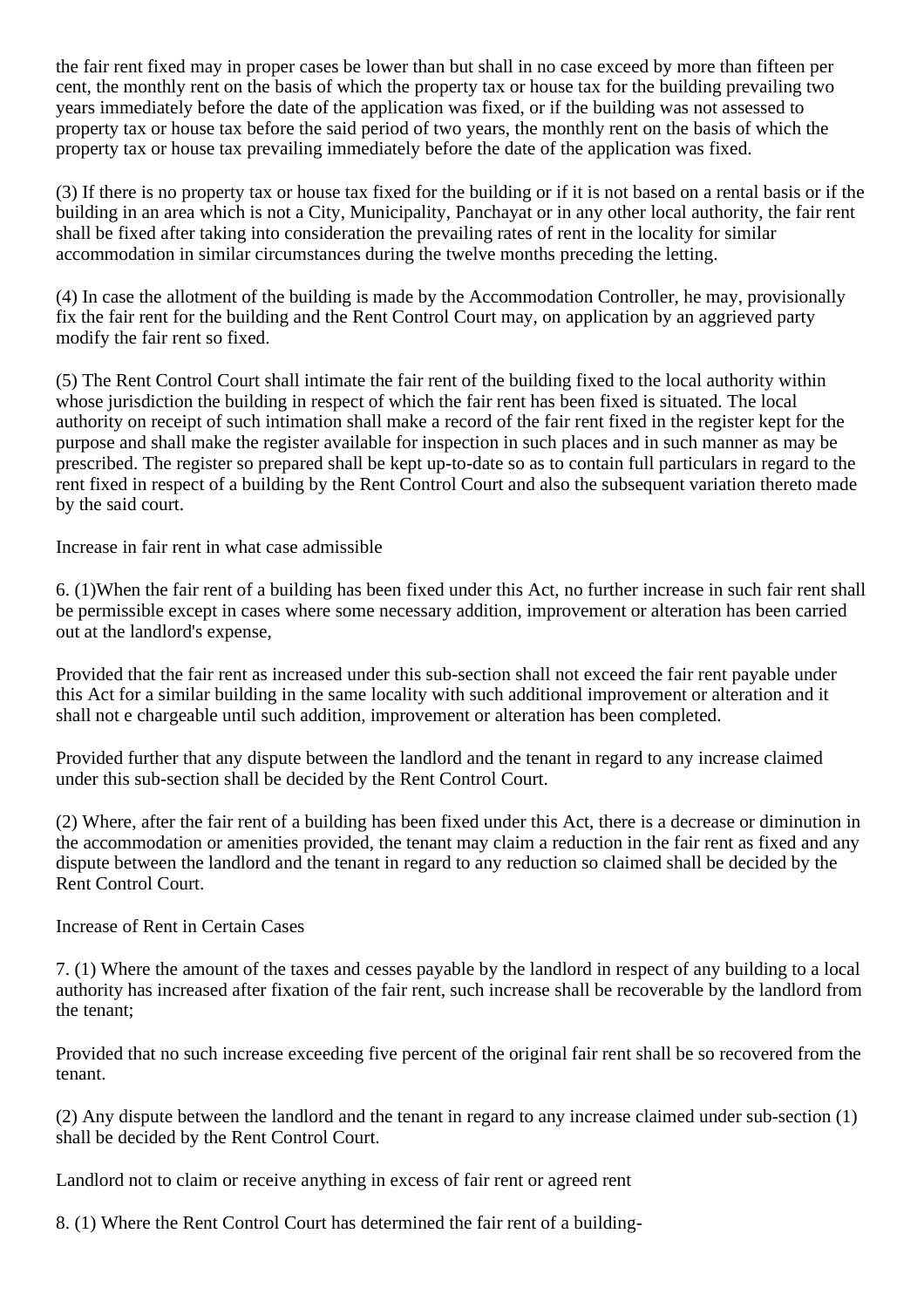(a) the landlord shall not claim, receive or stipulate for the payment of

(i) any premium or other like sum in addition to such fair rent, or

(ii) save as provided in section 6 or section 7, anything in excess of such fair rent:

provided that the landlord may receive, or stipulate for the payment of an amount not exceeding one month's rent as advance;

(b) save as provided in CL (a) any premium or other like sum of any rent paid in addition to, or in excess of such fair rent whether before or after the commencement of this Act, in consideration of the grant, continuance or renewal of the tenancy of the building shall be otherwise adjusted by the landlord;

Provided that where before the determination of the fair rent, rent has been paid in excess thereof, the refund or adjustment shall be limited to the amount paid in excess for a period of three years immediately before the institution of any proceedings for such determination.

(2) Where the fair rent of a building has not been determined under section 5-

(a) notwithstanding anything contained in any contract, the rent payable for the building in cash it is a building falling under CL (i) or CL (ii) of the PROV to sub-section (2) of section 5 shall be, where the property tax or house tax has been fixed by the local authority the maximum rent that may be fixed the Rent Control Court as provided for in sub-section (2) of section 5 or the agreed rent whichever is less, and in cases where no property or house tax has been fixed for the building or where it has been fixed not on a rental basis, the agreed rent;

(b) the landlord shall not claim, receive or stipulate for the payment of any premium or other like sum in addition to rent payable under CL (a) for a building balling under CL (i) or CL (ii) of the PROV to subsection (2) of section 5, and the agreed rent in the case of any other building;

provided that the landlord may receive or stipulate for the payment of an amount not exceeding one month's rent by way of advance;

(c) save as provided in CL (b) any sum paid in excess of the rent payable under CL (a) in the case of building falling under CL (i) or CL (ii) of the PROV of sub-section (2 of section 5, and the agreed rent in case of any other building, in consideration of the grant, continuance or renewal of the tenancy of the building after the commencement of this Act, shall be refunded by the landlord to the person by whom it was paid or, at the option of such person shall e otherwise adjusted by the landlord.

(3) Any stipulation in contravention of sub-section (1) or sub-section (2) shall be null and void.

Right of tenant paying rent or advance to receipt

9. (1) Every tenant who makes a payment on account of rent or advance shall be entitled to obtain a receipt in the prescribed form for the amount paid, duly signed by the landlord or his authorised agent.

(2) Where landlord refuses to accept, or evades the receipt of, any rent lawfully payable to him by a tenant in respect of building, the tenant may either remit the rent to the landlord by money order after deducting the money order commission and continue to remit any rent which may subsequently become due in respect of the building in the same manner until the landlord signifies by a written notice to the tenant his willingness to accept the rent or my by notice in writing, require the landlord to specify within ten days from the date of the notice by him, a bank into which the rent may e deposited by tenant to the credit of landlord;

provided that such bank, if specified as aforesaid shall be one situated in the city, town or village in which the building is situated or if there is no such bank in such city, town or village, within three miles of the limits thereof.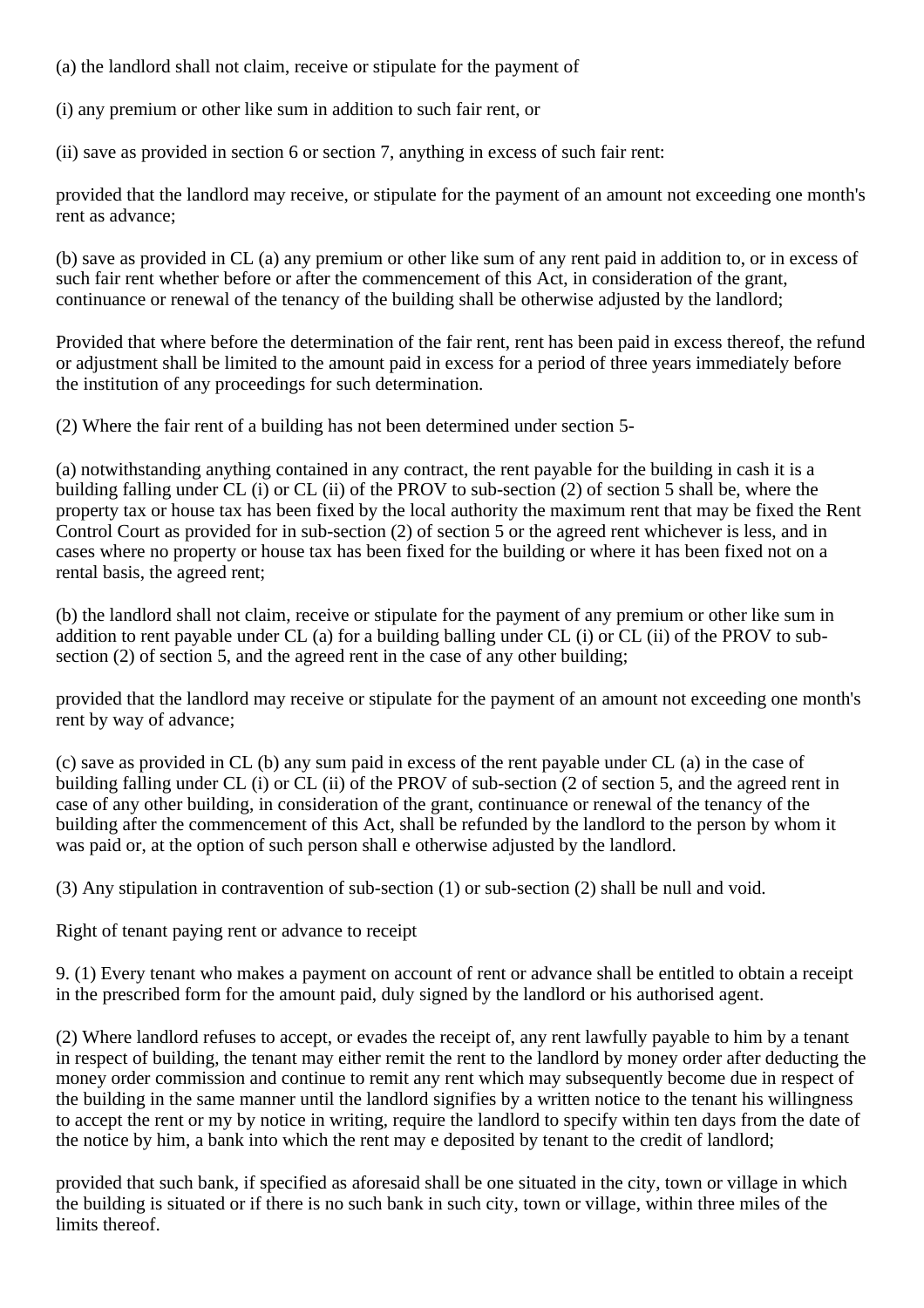Explanation:- It shall be open to the landlord to specify, from time to time, by a written notice to the tenant and subject to the PROV aforesaid a bank different from the one already specified by him under this subsection.

(3) If the landlord specifies a bank as aforesaid, the tenant shall deposit the rent in the bank and shall continue to deposit in it any rent which may subsequently become due in respect of the building.

(4) If the landlord does not specify a bank as aforesaid, the tenant shall remit the rent to the landlord by money order, after deducting the money order commission and continue to remit any rent which may subsequently become due in respect of the building in the same manner until the landlord signifies by a written notice to the tenant his willingness to accept the rent or specifies a bank in which the rent shall be deposited in according with the provisions of sub-section (2).

Right of tenant to deposit rent in certain cases

10. (1) Where the address of the landlord or his authorised agent is not known to the tenant he may deposit the rent lawfully payable to the landlord in respect of building together with such fee as may be prescribed for the service of the notice referred to in sub-section (2) before such authority and in such manner as may be prescribed, as aforesaid, before the same authority and in the same manner until the address of the landlord or his authorised agent becomes known to the tenant.

(2) The rent so deposited may, subject to such conditions as may be imposed by the Rent Control Court, be withdrawn by the landlord or his authorised agent, on application to the Court.

(3) Where any bona fide doubt or dispute arises as to the person who is entitled to receive the rent for any building, the tenant may deposit such rent before such authority and in such manner as may be prescribed and shall report to the Rent Control Court the circumstances under which such deposit was made by him, and may continue to deposit any rent which may subsequently become due in respect of the building before the same authority and in the same manner until the doubt is removed or the dispute is settled by the decision of a competent court or by a settlement between the parties or until the Rent Control Court makes an order under CL (b) of sub-section (4) as the case may be.

(4)(a) The Rent Control Court to whom a report is made under sub-section (3) shall, if satisfied that a bona fide doubt or dispute exists in the matter direct that pending removal of the doubt or settlement of the dispute as aforesaid, the deposit be held by the authority concerned.

(b) If the Rent Control Court is not so satisfied, it shall forthwith order payment of the amount deposited to the landlord.

(5) (a) Where the Rent Control Court passes an order under CL (a) of sub-section (4), any amount or amounts deposited under sub-section (3) may be withdrawn only by the person who is declared by a competent Court to be entitled thereto, or in case the doubt or dispute is removed by a settlement between the parties, only by the person who is held by the Rent Control Court to be entitled to amount or amounts in accordance with such settlement.

(b) An order passed by the Rent Control Court under CL (b) of sub-section (4) shall not debar the aggrieved party from establishing his claim in any competent court.

## Eviction of tenants

11. (1) Notwithstanding anything to the contrary contained in any other law or contract a tenant shall not be evicted, whether in execution of a decree or otherwise, except in accordance with provisions of this Act;

Provided that nothing contained in this section shall apply to a tenant whose landlord is the State Government or the Central Government or other public authority notified under this Act.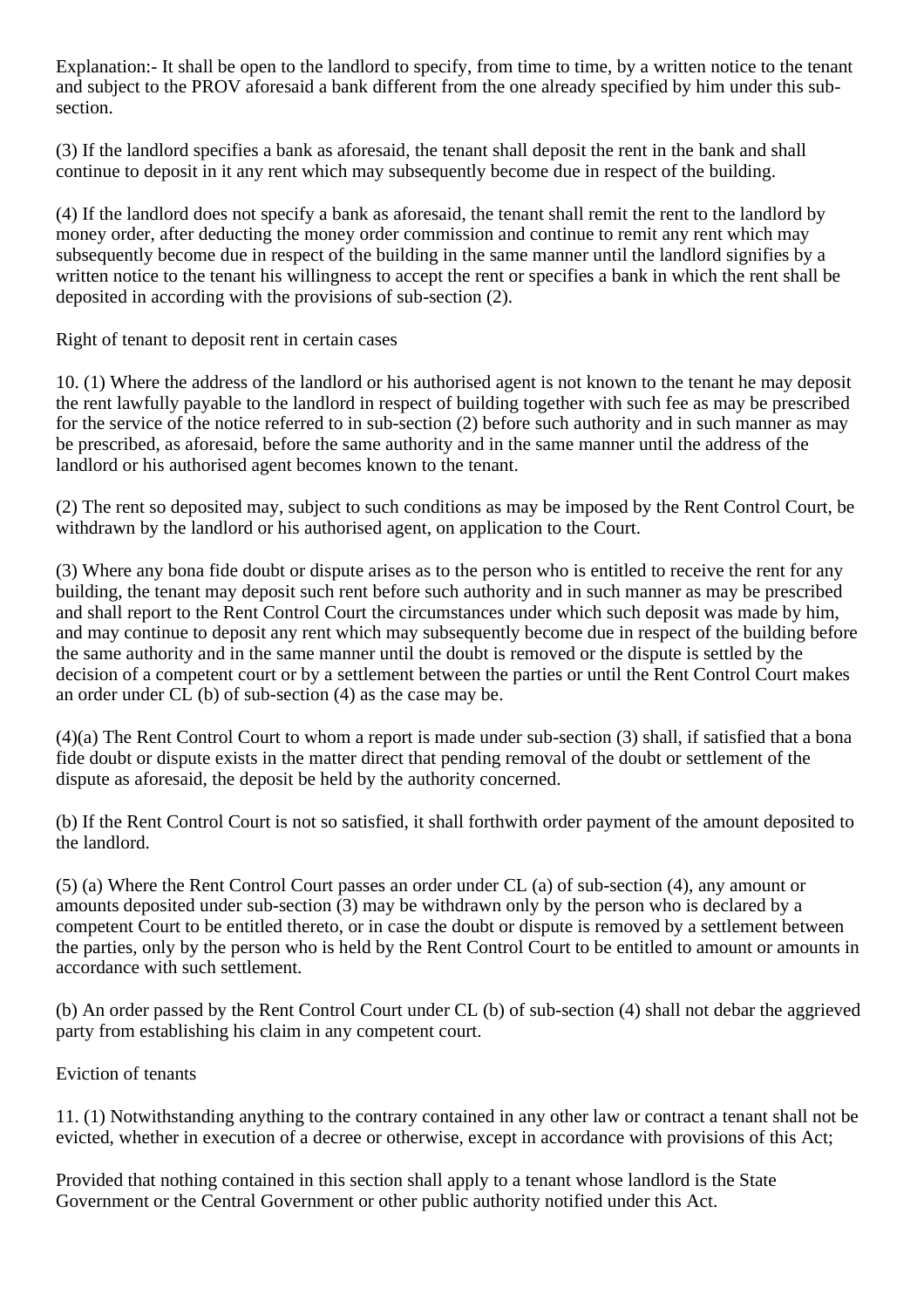Provided further that where the tenant denies the title of the landlord or claims right of permanent tenancy, the Rent Control Court shall decide whether the denial or claim is bona fide and if it records a finding to that effect, the landlord shall be entitled to sue for eviction of the tenant in a Civil Court and such Court may pass a decree for eviction on any of the grounds mentioned in this section, notwithstanding that the Court finds that such denial does not involve forfeiture of the lease or that the claim is unfounded.

(2) (a) A landlord who seeks to evict his tenant shall apply to the Rent Control Court for a direction in that behalf.

(b) If the Rent Control Court order giving the tenant a reasonable opportunity of showing cause against the application is satisfied that the tenant has not paid or tendered the rent due by him in respect of the building within fifteen days after the expiry of the time fixed in the agreement of tenancy with his landlord or in the absence of any such agreement by the last day of the month next following that for which the rent is payable, it shall make an order directing the tenant to put the landlord in possession of the building and if it is not satisfied it shall make an order rejecting the application thereof by him;

Provided that where an application under this sub-section shall be made only if the landlord has sent a registered notice to the tenant intimating the default and the tenant has failed to pay or tender the rent together with interest at six percent per annum and postal charge incurred in sending the notice within fifteen days of the receipt of the notice of refusal thereof.

(c) The order of the Rent Control Court directing the tenant to put the landlord in possession of the building shall not be executed before the expiry of one month from the date of such order or such further period as the Rent Control Court may in its discretion allow, and if the tenant deposits the arrears of rent with interest and cost of proceedings within the said period of one month or such further period as the case may be, it shall vacate that order.

(3) A landlord may apply to the Rent Control Court for an order directing the tenant to put the landlord in possession of the building if he bona fide needs the building for his own occupation or for the occupation by any member of his family dependent on him.

Provided that the Rent Control Court shall not give any such direction if the landlord has another building of his own in his possession in the same city, town or village except where the Rent Control Court is satisfied that for special reasons in any particular case it will be just and proper to do so;

Provided further that the Rent Control Court shall not give any direct to a tenant to put the landlord in possession if such tenant is depending for his livelihood mainly on the income derived from any trade, or business carried on in such building and there is no other suitable building available in the locality for such person to carry on such trade or business;

Provided further that no landlord whose right to recover possession under an instrument of transfer inter vivos shall be entitled to apply to be put in possession until the expiry of one year form the date of such transfer;

provided further that if a landlord after obtaining an order to be put in possession transfers his rights in respect of the building to another person, the transferee shall not be entitled to be put in possession unless he proves that he bona fide needs the building for his own occupation or for the occupation of any member of his family dependent on him.

(4) A landlord may apply to the Rent Control Court for an order directing the tenant to put the landlord in possession of the building-

(i) If the tenant after commencement of this Act, without the consent of the landlord, transfers his right under the lease sub-lets the entire building or any portion thereof if the lease does not confer on him any right to do so;

Provided that an application under this CL shall not be made for the first time in respect of one and the same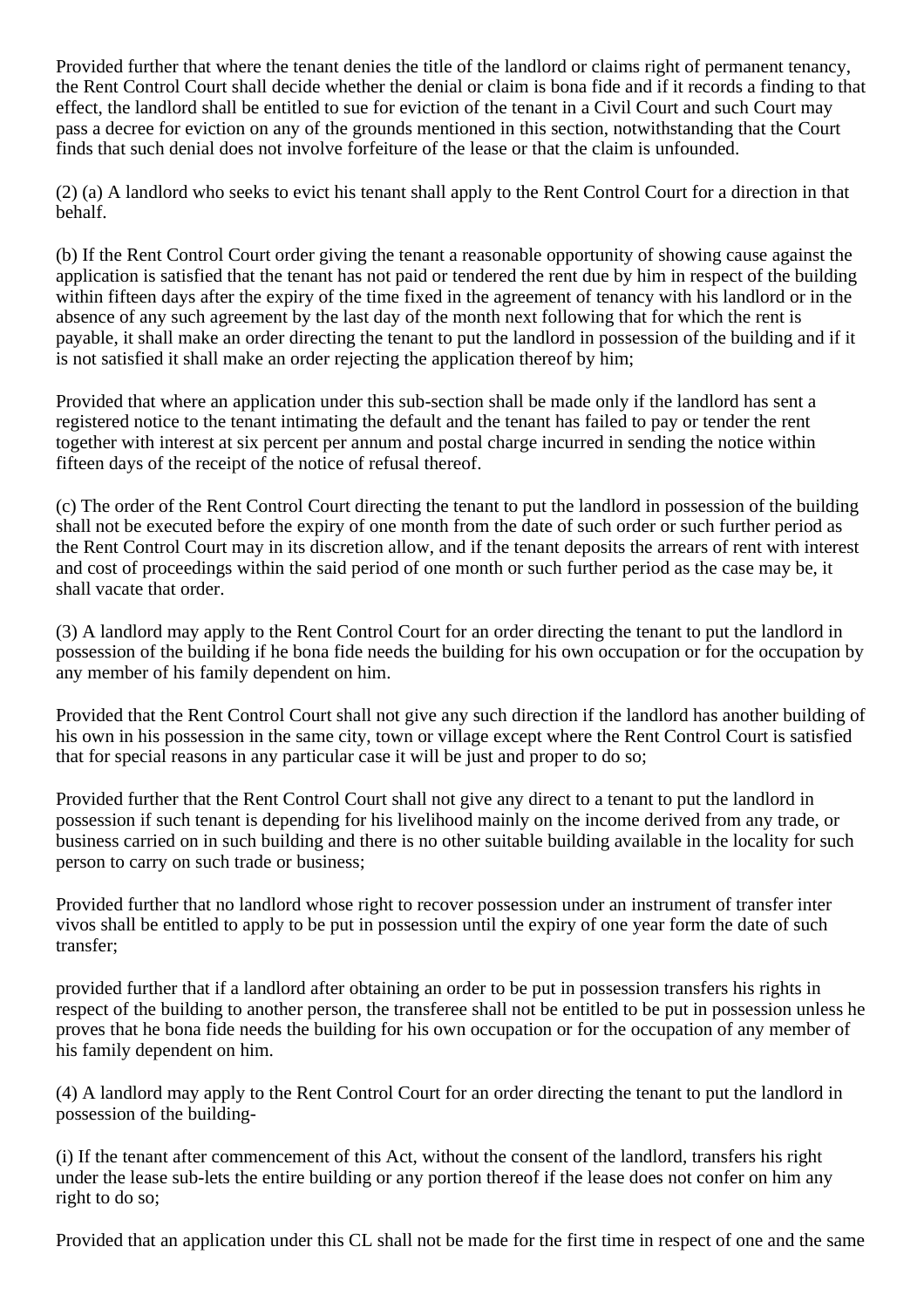tenancy unless the landlord has sent a registered notice to the tenant intimating the contravention of the said condition of the lease and the tenant has failed to terminate the transfer of the sub-lease, as the case may be, within thirty days of the receipt of the notice or the refusal thereof.

Explanation:- Where on the partition of a joint family or of the rights of co-tenants or on the dissolution of a firm, the right of the joint family or the co-tenants or the firm under a lease is vested in a member of the joint family, or a co-tenant or a partner, as the case may be, whether by act of parties or otherwise, no transfer by the tenant of his right under the lease shall be deemed to have taken place within the meaning of this CL; or

(ii) If the tenant uses the building in such a manner as to destroy or reduce its value or utility materially and permanently; or

(iii) If the tenant already has in his possession a building or subsequently acquires possession of or puts up a building, reasonably sufficient for his requirements in the same city, town or village; or

(iv) If the building is in such a condition that it needs reconstruction and if the landlord requires bona fide to reconstruct the same and if he satisfies the court that he has the plan and licence, if any required, and the ability to build and if the proposal is not made as a pretext for eviction;

Provided that the landlord who evicts a tenant and does not reconstruct completely the building within a time which may be fixed or extended by the Rent Control Court, shall on a petition before that Court be liable to a fine of rupees five hundred, if its proved that he has wilfully neglected to reconstruct completely the building within such time;

provided further that the court shall have power at any time to issue directions regarding the reconstruction of the building and on failure of compliance by the landlord, to give effect to the order in any manner the Court deems fit and in appropriate cases to put the tenant back in possession or award the evicted tenant damages equal tot he excess rent he has to pay for another building that he is occupying in consequence of such eviction;

provided further that the tenant who was evicted shall have the first option to have the reconstructed building allotted to him with liability to pay its fair rent; or

(v) If the tenant ceases to occupy the building continuously for six months without reasonable cause.

(5) A landlord who wants to renovate the building may apply to the Rent Control Court for an order directing the tenant to permit the landlord to enter and carry out the renovation within a time to fixed by the Court and the Court may issue such orders, as it deems fit and the tenant shall be bound to abide by the order of the Court.

(6) A tenant whose building has been renovated under sub-section (5) shall be liable to pay enhanced rent so as to assure the landlord a rent equal to the rent for a similar building with similar amenities in the locality.

(7) Where the landlord of the building is a religious, charitable, educational or other public institution, it may if the building is needed for the purposes of the institution, apply to the Rent Control Court for an order directing the tenant to put the institution in possession of the building.

(8) A landlord who is occupying only a part of a building, may apply to the Rent Control Court for an order directing any tenant occupying the whole or any portion of the remaining part of the building to put the landlord in possession thereof, if he requires additional accommodation for his personal use.

(9) Where the tenancy is for a specified period agreed upon between the landlord and the tenant, the landlord shall not be entitled to apply to the Rent Control Court before the expiry of such period.

(10) The Rent Control Court shall, if it is satisfied that the claim of the landlord under sub-sections (3), (4),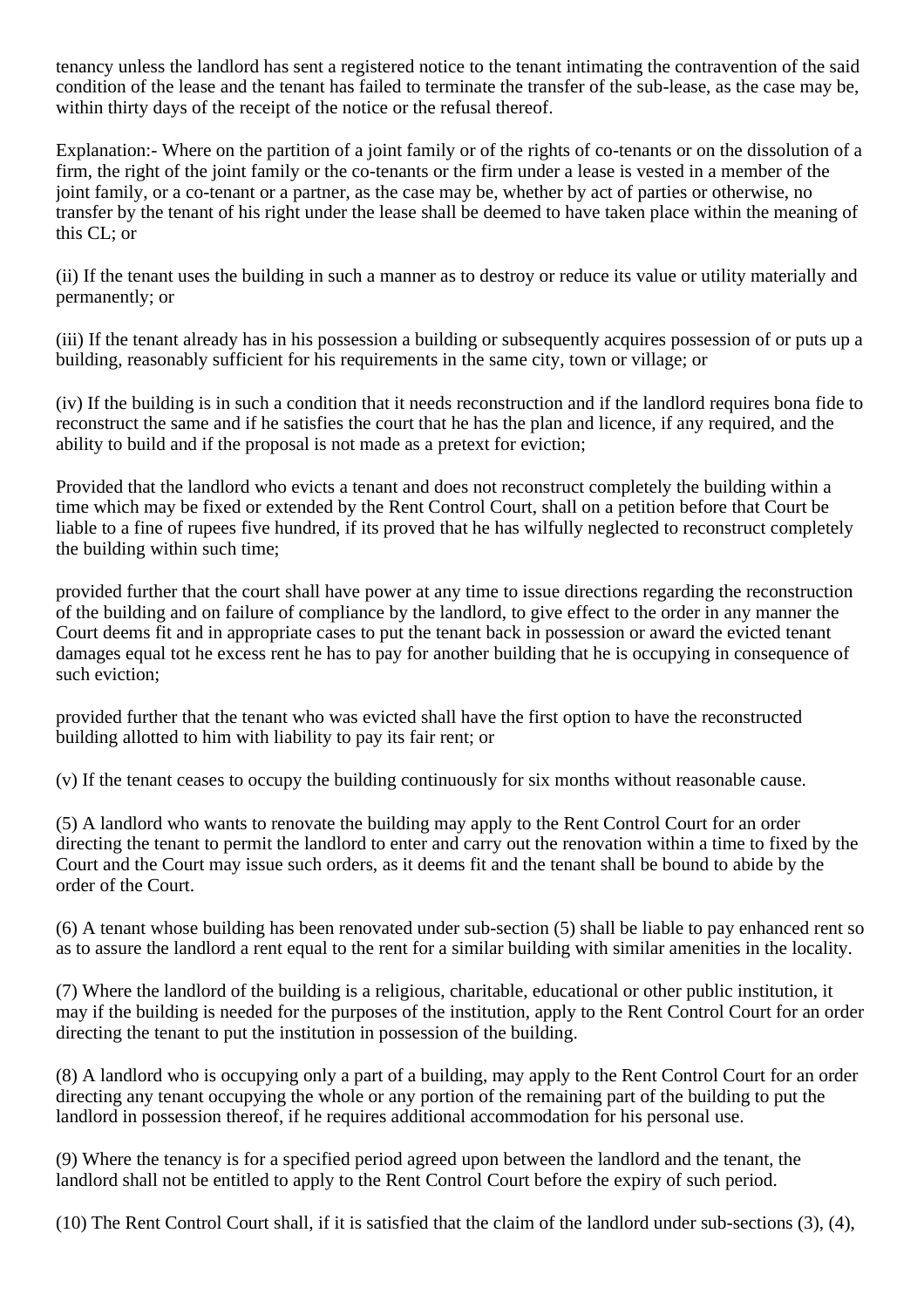(7), or sub-section (8) is bona fide make an order directing the tenant to put the landlord in possession of the building on such date as may be specified by the Rent Control Court, and if the court is not so satisfied, it shall make an order rejecting the application;

Provided that in the case of an application made under sub-section (8), the Rent Control Court shall reject the application if it is satisfied that the hardship which may be caused to the tenant by granting it will outweigh the advantage to the landlord;

Provided further that the Rent Control Court may give the tenant a reasonable time for putting the landlord in possession of the building and may extend such time so as not to exceed three months in the aggregate.

11. Notwithstanding anything contained in sub-sections (1) to (10) no order for eviction or for putting the landlord in possession shall be passed-

(i) Against any tenant who is engaged in any employment or any class of employment notified by the Government as an essential service for the purpose of this sub-section unless the landlord is himself engaged in any employment or class of employment which has been so notified and the landlord requires the building for his own occupation; or

(ii) in respect of any building which has been let for use as an educational institution, and is actually being used as such, provided that the institution has been recognised by the Government or any authority empowered by them in this behalf, so long as such recognition continues.

(12) Where a landlord who has obtained possession of a building in pursuance of an order under sub-section (3) does not occupy it without reasonable cause within one month of the date of obtaining possession, or having so occupied it, vacates it without reasonable cause within six months of such date, the tenant who has been evicted may apply to the Rent Control Court for an order directing that he shall be restored to possession of the building, and Court shall make an order according notwithstanding anything contained in section 4.

(13) Where a tenant who is entitled to apply for possession under sub-section (12) fails to do so without reasonable cause within one month from the date on which the right to make the application accrued to him, the officer referred to in sub-section (1) of section 4 shall have power, if the building is required for persons specified in sub-section (3) of that section to give intimation to the landlord that the building is so required, and thereupon the provisions of sub-sections (5) and (8) of section 4 shall apply to the building;

Provided that this sub-section shall not apply to building the monthly rent of which does not exceed fifteen rupees.

(14) Where the Rent Control Court is satisfied that any application made by a landlord for the eviction of a tenant is frivolous, or vexatious, the Rent Control Court may direct that compensation not exceeding fifty rupees be paid by such landlord to the tenant.

(15) Where an application made under sub-sections  $(2)$ ,  $(3)$ ,  $(4)$   $(5)$   $(7)$  or sub-section  $(8)$  for evicting a tenant has been rejected by the Rent Control Court, the tenancy shall, subject to the provisions of this Act, be deemed to continue on the same terms and conditions as before and shall not be terminable by the landlord except on one or more of the grounds mentioned in the above said sub-section.

(16) Notwithstanding anything contained in this section, no person who is receiving or is entitled to receive the rent of a building merely as an agent of the landlord, shall, except with the previous written consent of the landlord, be entitled to apply for the eviction of a tenant.

(17) Notwithstanding anything contained in this section a tenant who has been in continuous occupation of a building from 1st April 1940 as a tenant, shall not be liable to be evicted for bona fide occupation of the landlord or of the occupation by any member of his family dependent on him, provided that a landlord of a residential building shall be entitled to evict such a tenant of that building if the landlord has been living in a place outside the city, town or village in which the building is situated for a period of not less than five years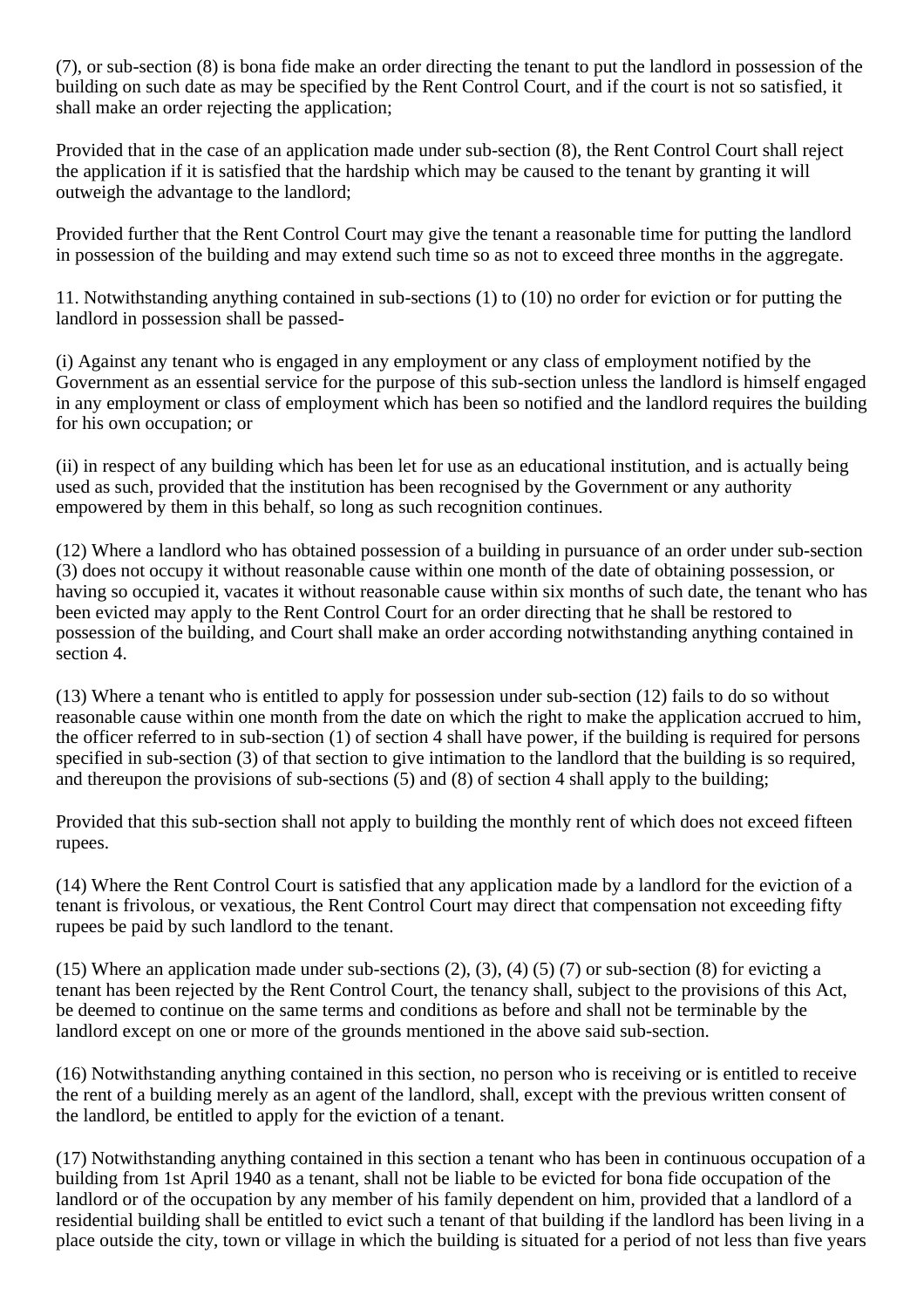before he makes an application to the Rent Control Court for being put in possession of the building, and requires the building bona fide for his own permanent residence or for the permanent residence of any member of his family or the landlord is in dire need of a place for residence and has none of his own.

Explanation:- In computing the period of continuous occupation from 1st April 1949, the period, if any, during which the landlord was residing outside the city, town or village in which the building is situated shall be excluded.

Special Provisions for the members of the Armed forces

11A. Notwithstanding anything contained in section 11, in the case of a residential building, where the landlord is a member of the Armed Forces of the Union of India, and the building is required for the occupation of himself on his release from service, and he makes an application for eviction of the tenant to the Rent Control Court, or where on the occurrence of death in action of a member of the Armed Forces, a member of his family requires recovery of possession of the building for his own residence or where on the posting of a member of the Armed Forces to serve under special conditions, a member of his family requires recovery of possession of the building for his own residence and an application is made to the Rent Control Court for eviction of the tenant, the Rent Control Court shall dispose of the same, as far as may be within one month, and if the claim of the landlord or member of his family is accepted, the court shall make an order directing the tenant to put the landlord or the member of his family, as the case may be in possession of the building on a date to be specified in the order, and such date shall not be later than fifteen days from the date of the order;

Provided that an application under this section for recovery of the possession of a building on the ground that the landlord is serving under special conditions of service shall not be entertained by the Rent Control Court unless the same is accompanied by a certificate of the prescribed authority referred to in Section 7 of the Indian Soldiers (Litigation) Act, 1925 (Central Act IV of 1925)that the landlord is serving under special conditions within the meaning of section 3 of the said Act.

Explanation:- For the purposes of this section, "Family" shall mean such relations of the landlord as ordinarily live with him and are dependent on him.

Payment or Deposit of Rent during the Pendency of Proceedings for Eviction

12. (1) No tenant against whom an application for eviction has been made by a landlord under section 11, shall be entitled to contest the application before the Rent Control Court under that section, or to prefer an appeal under section 18 against any order made by the Rent Control Court on the application unless he has paid or pays to the landlord, or deposits with the Rent Control Court or appellate authority, as the case may be, all arrears of rent admitted by the tenant to be due in respect of the building up to date of payment or deposit and continues to pay or to deposit any rent which may subsequently become due in respect of the building, until the termination of the proceedings before the Rent Control Court or the appellate authority as the case may be.

(2) The deposit under Sub-section (1) shall be made within such time as the court may fix and in such manner as may be prescribed and shall be accompanied by the fee prescribed for the service of notice referred to in sub-section (4):

Provided that the time fixed by the court for the deposit of arrears of rent shall not less than four weeks from the date of the order and the time fixed for the deposit of rent which subsequently accrues due shall not be less than two weeks from the date on which the rent becomes due.

(3) If any tenant fails to pay or deposit the rent as aforesaid, the Rent Control Court or the appellate authority, as the case may be, shall, unless the tenant shows sufficient cause to the contrary, stop all further proceedings and make an order directing the tenant to put the landlord in possession of the building.

(4) When any deposit is made under sub-section (1), the Rent Control Court or the appellate authority, as the case may be, shall cause notice of the deposit to be served on the landlord in the prescribed manner, and the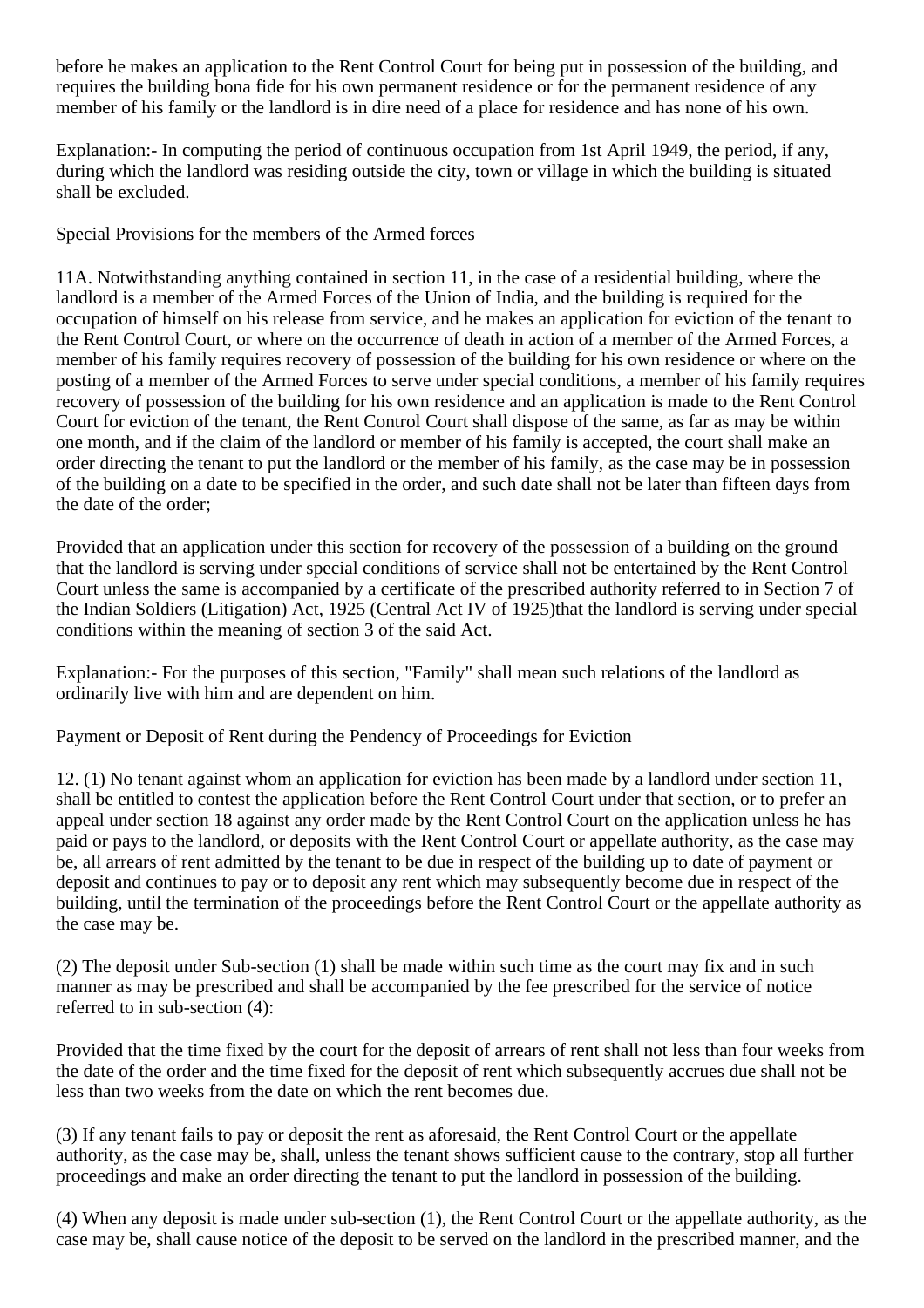mount deposited may, subject to such conditions as may be prescribed, be withdrawn by the landlord on application made by him to the Rent Control Court or the appellate authority in that behalf.

Landlord not to interfere with amenities enjoyed by the tenant

13. (1) No landlord shall, without just or sufficient cause, cut off or withhold any of the amenities enjoyed by the tenant.

(2) A tenant in occupation of a building may, if the landlord has contravened the provisions of this section, make an application to the Accommodation Controller complaining of such contravention.

(3) If the tenant satisfies the Accommodation Controller that the amenities were cut off or withheld with a view to compel him to vacate the building or to pay an enhanced rent, the Accommodation Controller may pass an interim order directing the landlord to restore the amenities immediately, pending the enquiry referred to in sub-section (4).

Explanation:- An interim order may be passed under this sub section without giving notice to the landlord. Any interim order so passed may be modified or cancelled by final order and the Accommodation Controller may give effect to such modification or cancellation.

(4) If the Accommodation Controller on inquiry finds that the tenant has been in enjoyment of the amenities and that they ere cut off or withheld by the landlord without just or sufficient cause, he shall make an order directing the landlord to restore such amenities and for the purpose of enforcement of such orders, the Accommodation Controller may exercise all the powers of a Civil Court in executing a decree for injunction or specific performance.

(5) The Accommodation Controller may in his discretion direct that compensation not exceeding fifty rupees-

a. be paid to the landlord by the tenant, if the application under SS (2) was made frivolously or vexatiously;

b. be paid to the tenant by the landlord if the landlord had cut off or withheld the amenities frivolously or vexatiously.

(6) (a) A tenant or landlord aggrieved by an order passed by the Accommodation Controller under this section may within thirty days from the date of receipt of such order prefer an appeal in writing to the District Collector within whose jurisdiction the building in respect of which the order appealed against is situated and he shall pass such orders on the appeal as he may deem fit.

(b) The District Collector shall have the powers vested in a civil court under the Code of Civil Procedure, 1980 (V of 1908) when trying a suit in respect of the matters specified in clauses (a) to (k0 of sub-section (1) of section 23 for the purpose of disposing of an appeal under this sub-section.

## Execution of orders

14. Every order made under section 11 or Section 12 or section 13 or section 19 or section 33 and every order passed on appeal under section 18 or on revision under section 20 shall, after the expiry of the time allowed therein be executed by the Munsiff or if there are more than one Munsiff, by the Principal Munsiff having original jurisdiction over the area in which the building is situated as if it were a decree passed by him.

Provided that an order passed in execution under this section shall not be subject to an appeal but shall e subject to revision by the Court to which appeals ordinarily lie against the decisions of the said Munsiff.

Decisions which have become final not to be reopened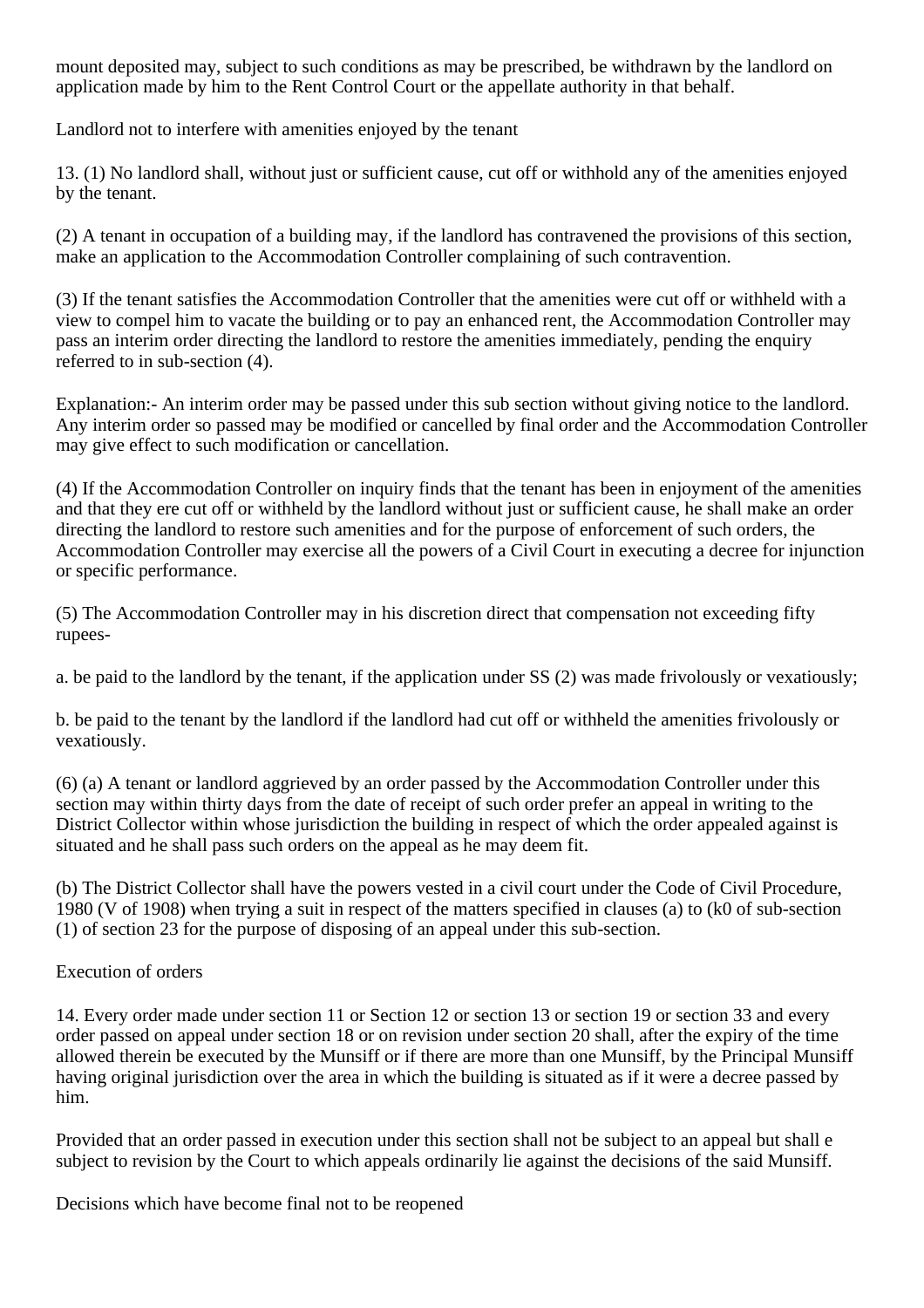15. The Rent Control Court shall summarily reject any application under sub-section (2), (3), (4), (5), (7) or sub-section (8) of Section 11 which raises between the same parties or between parties under whom they or any of them claim substantially the same issues as have been finally decided or purports to have been finally decided in a former proceeding under this Act or under the corresponding provisions of any law in force prior to the commencement of this Act or the corresponding provisions of any law repealed or superseded such by such law.

Orders of Rent Control Court to be Pronounced in Open Court

16. Every order passed by a Rent Control Court under this act shall be pronounced in open court on the day on which the case is finally heard, or on some future day of which due notice shall be given to the parties.

Conversion of buildings and failure by landlord to make necessary repairs

17. (1) No residential building shall be converted into a non-residential building or vice versa and no such building shall be divided into separate portions for letting on rent or for other purposes except with the permission in writing of the Accommodation Controller.

Provided that where such conversion involves structural alteration of the building, the consent of the landlord shall also be necessary.

(2) Notwithstanding any law, custom, usage or contract to the contrary, the landlord shall be bound to attend to the periodical maintenance and necessary repairs of the building. If a landlord fails to attend to such maintenance or repairs to the buildings and amenities thereto within reasonable time after notice is given by the tenant, it shall be competent for the Accommodation Controller to direct an application by the tenant that such maintenance and repairs may be attended to by the tenant and that the charges and cost thereof may be deducted with interest at six per cent per annum from the rent which is payable by him.

## Appeal

18. (1) (a) The Government may, by general or special order notified in the Gazette, confer on such officers and authorities not below the rank of a Subordinate Judge the powers of appellate authorities for the purpose of this Act in such areas or in such classes of cases as may be specified in the order.

(b) Any person aggrieved by an order passed by the Rent Control Court may, within thirty days from the date of such order prefer an appeal in writing to the appellate authority having jurisdiction. In computing the thirty days aforesaid, the time taken to obtain a certified copy of the order appealed against shall be excluded.

(2) On such appeal being preferred, the appellate authority may order stay of further proceedings in the mater pending decision on the appeal.

(3) The appellate authority shall send for the records of the case from the Rent Control Court and after giving the parties an opportunity of being heard and if necessary, after making such further inquiry as it thinks fit either directly or through the Rent Control Court, shall decide the appeal.

Explanation:- The appellate authority may, while confirming order of eviction passed by the Rent Control Court, grant an extension of time to the tenant for putting the landlord in possession of the building.

(4) The Appellate Authority shall have all the powers of the Rent Control Court, including the fixing the arrears of rent.

(5) The decision of the appellant authority and subject to such decision, an order of the Rent Control Court shall be final and shall not be liable to be called in question in any court of law, except as provided in Section 20.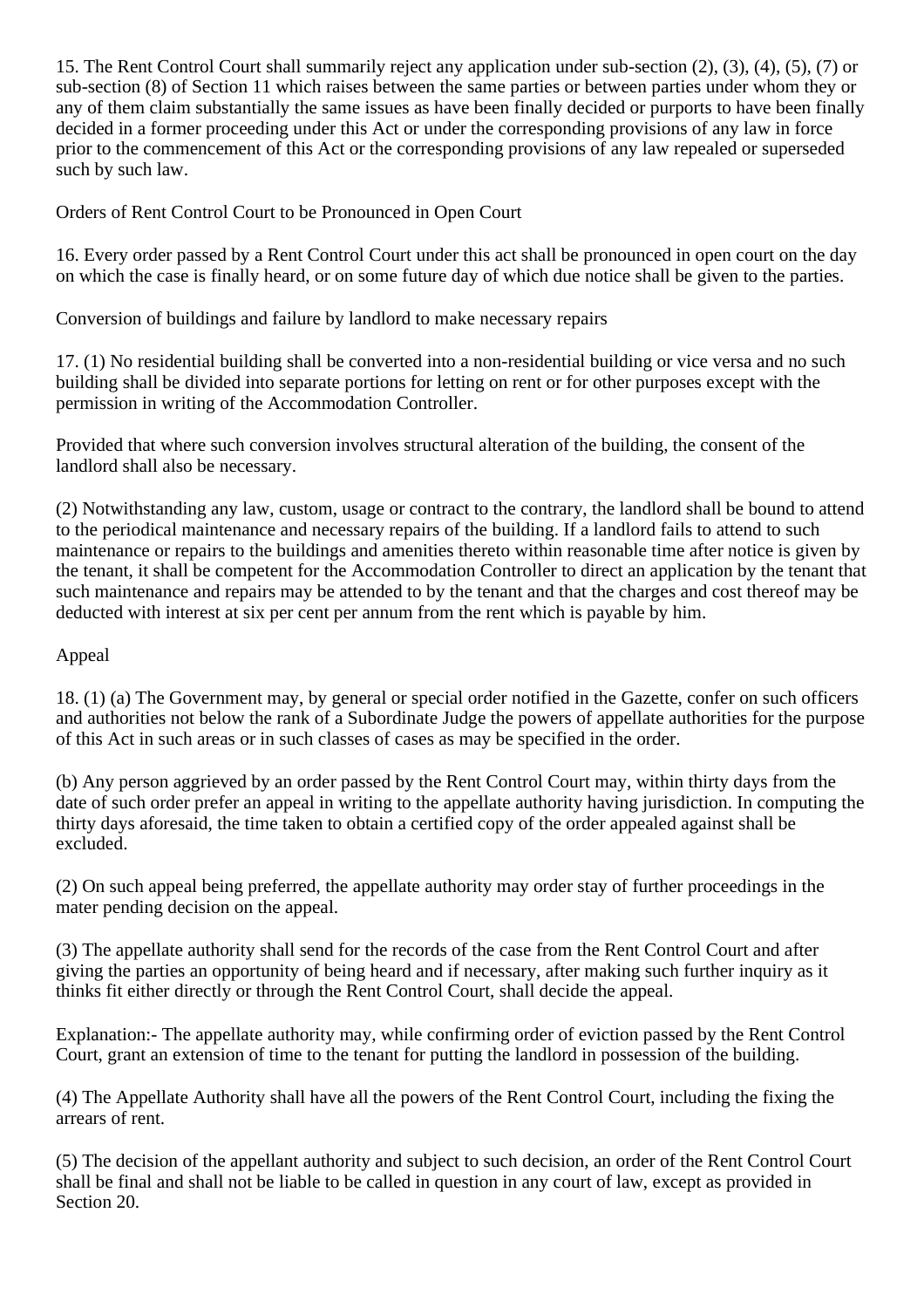#### **Costs**

Subject to such conditions and limitations, if any, as may be prescribed, the costs of the and incident to all proceedings before the Rent Control Court or the appellate authority referred to in section 18 shall be in the discretion of the Rent Control Court or the appellate authority which shall have full power to determine by whom or out of what property and to what extent such costs are to paid and to give all necessary directions for the purpose.

Explanation:- The appellate authority may set aside or vary any order passed by the Rent Control Court in regard to the costs of an incident to the proceedings before it.

#### Revision

20. (1) In cases where the appellate authority empowered under section 18 is a Subordinate Judge, the District Court, and in other cases, the High Court, may, at any time, on the application of any aggrieved party, call for and examine the records relating to any order passed or proceedings taken under this Act by such authority for the purpose of satisfying itself as to the legality, regularity or propriety of such order or proceedings, and may pass such order in reference thereto as it thinks fit.

(2) The costs of an incident to all proceedings before the High Court or District Court under sub-section (1) shall be in its discretion.

#### Power to remand

20A. In disposing of an appeal or application for revision under this Act, the appellate authority or the revising authority, as the case may be, may remand the case of fresh disposal according to such directions as it may give.

Order under the act to be binding on sub-tenants

21. Any order for the eviction of a tenant passed under this Act shall be binding on all sub-tenants under such tenant, whether they were parties to the proceedings or not, provided that such order was not obtained by fraud or collusion. In cases where sub-letting is allowed under the original agreement of tenancy the subtenant shall be made a party to the proceedings if had give notice of the sub-tenancy to the landlord.

Proceedings by or against legal representative

22. The provisions of section 146 and Order XXII of the Code of Civil Procedure, 1908 (V of 1908) shall, as far as possible be applicable to proceedings under this Act.

Summons etc.

23. (1) Subject to such conditions and limitations as may be prescribed, the Accommodation Controller, the Rent Control Court, and the appellate authority shall have the powers which are vested in a court under the Code of Civil Procedure, 1908(V of 1908), when trying a suit in respect of the following matters:-

- (a) discovery and inspection;
- (b) enforcing the attendance of witnesses and requiring the deposits of their expenses;
- (c) compelling the production of documents;
- (d) examining witnesses on oath;
- (e) granting adjournments;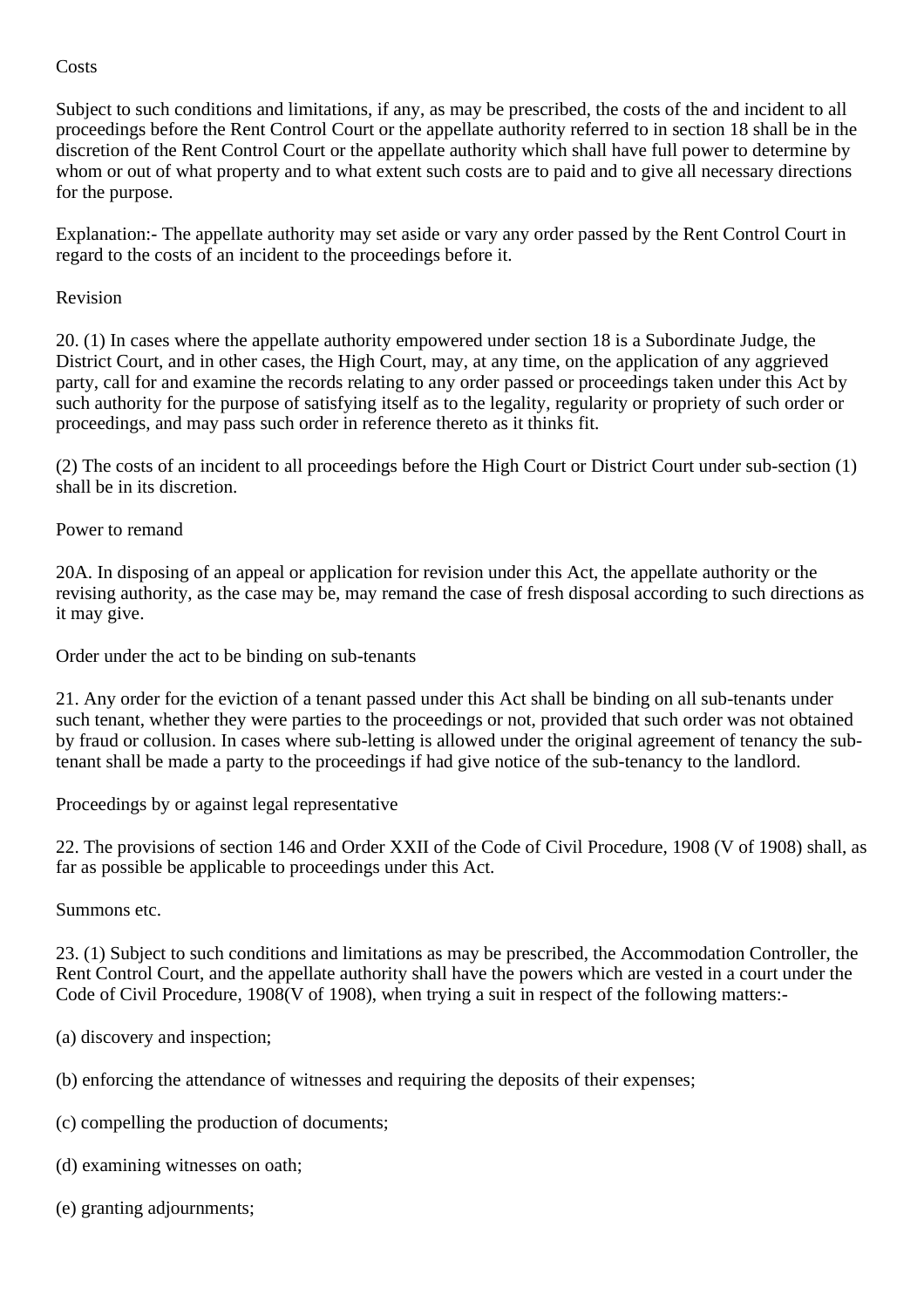(f) reception of evidence taken on affidavit;

(g) issuing commission for the examination of witnesses and for local inspection;

(h) setting aside ex parte orders;

(i) enlargement of time originally fixed or granted;

(j) power to amend any defect or error in orders or proceedings,

and

(k) power to review its own order.

(2) The Accommodation Controller, the Rent Control Court or the appellate authority may summon and examine suo motu any person whose evidence appears to it to be material; and it shall be deemed to be a civil court within the meaning of sections 480 and 482 of the Code of Criminal Procedure, 1898 (V of 1898).

Time within which proceedings have to be disposed of

24. The Rent Control Court shall, as far as may be practicable, pass final orders in any proceeding before it within four months from the date of appearance of the parties thereto.

Exemptions

25. (1) Notwithstanding anything contained in the Act, the Government may, in public interest or for any other sufficient cause, by notification in the Gazette, exempt any building or class of buildings from all or any of the provisions of this Act.

(2) Without prejudice to the generality of the foregoing power, the Government may by notification in the Gazette, exempt from the provisions of sections 4, 5, 6, 7 and 8 any class of buildings the construction of which has begun after the commencement of this act and in respect of which -

(a) the assessment to property tax or house tax by a local authority is based on a monthly rent of fifty rupees or more; or

(b) there has been no such assessment to property tax or house tax by a local authority and the monthly rent will be fifty rupees or more having regard to prevailing rates of rent in the lo

Explanation:- For the purposes of this sub-section, construction shall not include reconditioning or renovation or partial reconstruction.

Executive authorities of local bodies to furnish certified extracts from property tax or house tax assessment books:-

26. The executive authority of a Municipal Council or Township Committee or Panchayat or the revenue officer of a Corporation shall, on application made in this behalf and on payment of such fee as may, from time to time, be fixed by the Government, by notification in the Gazette, grant to the applicant a certified copy of the extract from the property tax or house tax assessment book of the Municipal Council or Township committee or Panchayat or Corporation, as the case may be, showing the rental value of the building or buildings in respect of which application has been made, relating to the period specified in the application. Such certified copy shall be received as evidence of the facts stated therein in proceedings under this Act.

Landlord and tenant to furnish particulars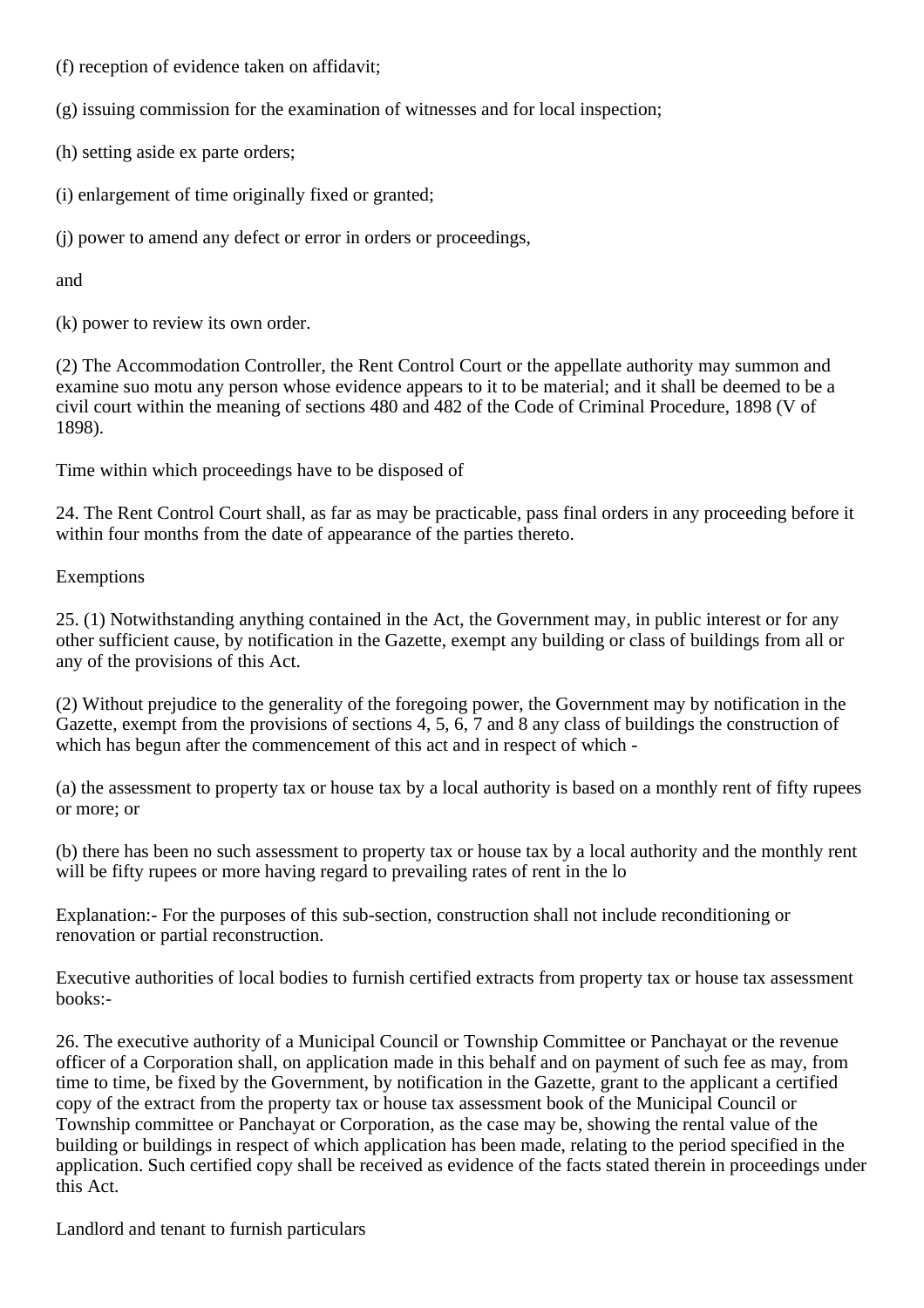27. Every landlord and every tenant of a building shall be bound to furnish to the Accommodation Controller the Rent Control Court or any person authorised by it in that behalf, such particulars in respect of the building as may be prescribed by rules made under this Act.

# Inspectors

28. (1) the Government may, by notification in the Gazette, appoint, such officers as they think fit to be inspectors for the purpose of enforcing the penal provisions of this Act and may assign to them such local limits as they may think fit.

(2) For the purpose of any investigation or enquiry under the Act, the Inspector may enter any premises with such assistance as he thinks necessary.

## **Penalties**

29. (1) If any person contravenes any of the provisions of sub-section  $(1)$ ,  $(2)$ ,  $(4)$ ,  $(5)$  and  $(6)$  of section 4, clause (a) of sub-section (1) and clause (b) of sub-section (2) of section 8, sub-section (1) of Section 13, subsection (1) of Section 17 and section 27, he shall be punishable with fine which may extend to 2000 rupees and in default to simple imprisonment which may extend to two weeks.

(2) If any landlord receives unconscionable rent in respect of any building he shall be punishable with simple imprisonment for a term which may extend to three months, or with fine which may extend to two thousand rupees or with both.

Fixation of fair rent suo motu my court

30. (1) If during the course of a prosecuton under this Act, it is disclosed that a landlord was receiving a rent in excess of the rent that may be fixed under section 5, the court before which the complaint was filed shall, after the close of the proceedings before it, forward to the Rent Control Court the relevant extracts of the proceedings for the purpose of fixing the fair rent.

(2) The Rent Control Court, on receipt of such extracts of proceedings, shall issue notice to the concerned landlord and tenant and after giving them an opportunity of being heard, fix th fair rent of the building and the fair rent so fixed shall be deemed to be fair rent as determined under section 5.

Power to make rules

31. (1) The Government may make rules to carry out the purposes of this Act.

(2) Without prejudice to the generality of the foregoing power, such rules may provide for -

(a) all matters expressly required or allowed by this Act to be prescribed;

(b) the procedure to be followed by the Rent Control Courts, Accommodation Controllers and appellate authorities int eh performance of their functions under this Act;

(c) the manner in which notices and orders under this Act shall be given or served;

(d) setting ex parte orders passed under this Act;

(e) applications for making legal representatives of deceased persons parties to proceedings under this Act and the time within which such applications shall be preferred;

(f) the order of priority in which buildings have to be allotted among the applicants;

(g) the officers or classes of officers who may be appointed as inspectors.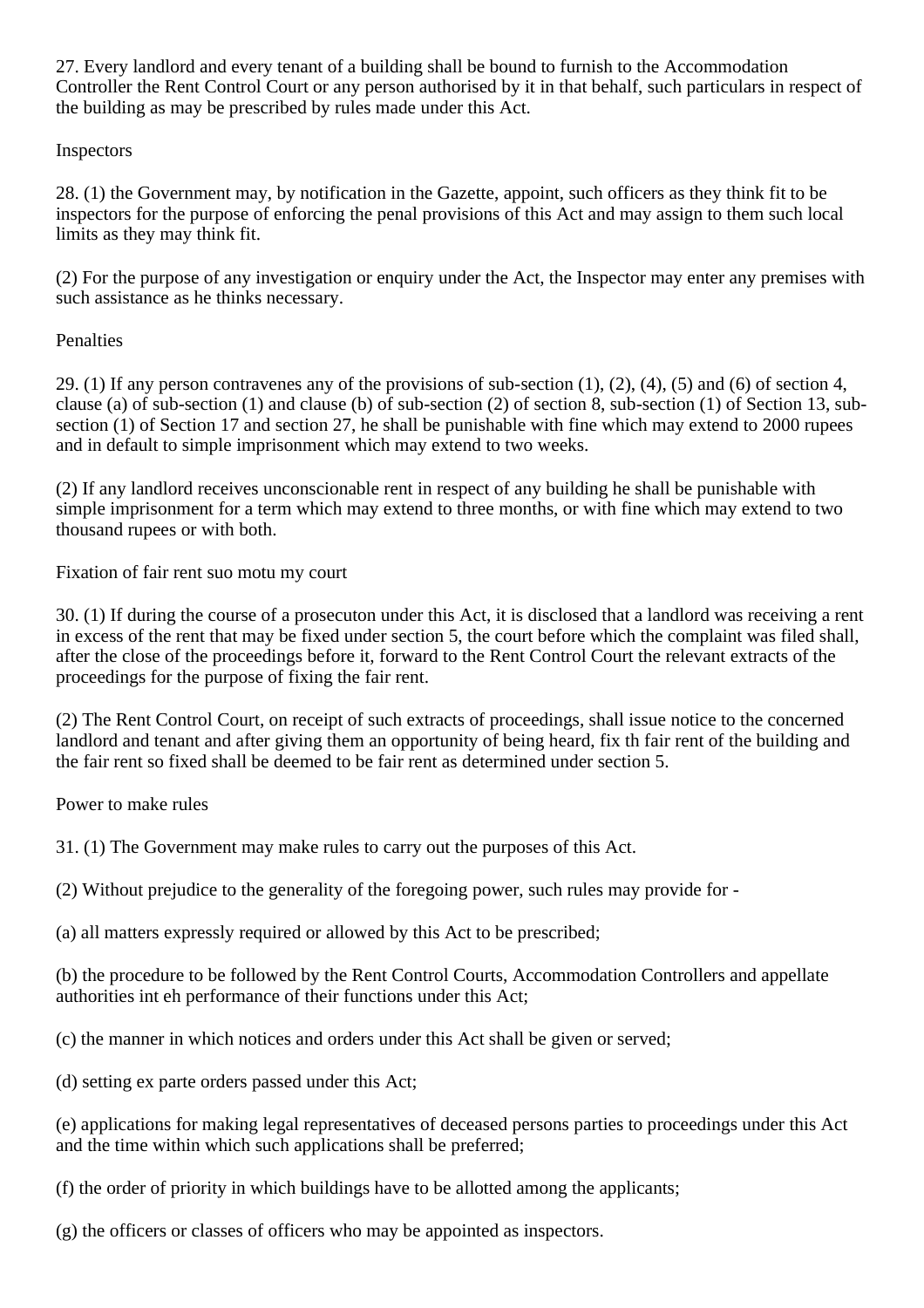(3) In making a rule under this section, the Government may provide that a person who contravenes any of the provisions thereof shall be punishable with fine which may extend to two thousand rupees.

(4) The power to make rules under this section shall be subject to the condition of the rules being made after previous publication.

(5) All rules made under this section shall be published int he Gazette.

(6) Every rule made under this Act and every notification issued under section 25 shall be laid as soon as may be after it is made or issued before the Legislative Assembly for a total period of fourteen days which may be comprised in one session or in two successive sessions, and if before the expiry of the session in which it is so laid or the session immediately following the Legislative Assembly makes any modification in the rule or notification or decides that the rule or notification should not be made or issued, the rule or notification shall thereafter have effect only in such modified form or be or no effect as the case may be; so however that any such modification or annulment shall be without prejudice to the validity of anything previously done under that rule or notification.

Protection of Action taken in Good Faith

32. (1) No suit, prosecution or other legal proceeding shall lie against any person for anything which is in good faith done or intended to be done in pursuance of this Act or any rule, order or direction made or issued thereunder.

(2) No suit or other legal proceedings shall lie against the Government, any officer or authority for any damages caused to likely to be caused by anything which in good faith done or intended to be done i pursuance of this Act, any rule, order, or direction made or issued thereunder.

33. Restoration of Possession in Certain Cases:-

If, in pursuance of any decree or order made by a Court any tenant has been evicted form a building on or after the 1st day of April, 1965, and before the date of publication of this Act, and such eviction would have been barred if the Act had been published on the 1st day of April, 1965, then notwithstanding anything contained in any other law, the Rent Control Court may, on application made to it in this behalf by such evicted tenant within one months form the date of publication of this Act and after giving the landlord an opportunity of being heard, direct the landlord to put the tenant in possession of the building;

Provided that the tenant shall not be entitled to be restored to possession in cases where a lease of the building has been granted bona fide to a third party and possession given in pursuance thereof before the date of publication of this Act.

## Savings and Special Provision

34. (1) Notwithstanding the expiry of the Kerala Buildings (Lease and Rent Control) Act, 1959, (Kerala Act 16 of 1959) (hereinafter in this section referred to as the said Act,) the provisions of sections 4 and 23 of the Interpretation and General Clauses Act, 1125 (Kerala Act VII of 1125) shall apply upon the expiry of the said Act as if it had then been repealed by this Act;

provided that any investigation, legal proceeding or remedy which could have been instituted, continued or enforced under the said Act if it had not expired, may be instituted, continued or enforced under the corresponding provisions of this Act.

(2) Notwithstanding anything in this Act, no person shall be convicted of an offence under section 29 for having committed the same on after the 1st day of April, 1965 and before the date of publication of this Act.

(3) If, after the 31st day of March, 1965 and before the publication of this Act, any suit or other proceeding has been instituted in any Civil Court which could not have been instituted if the Kerala Buildings (Lease